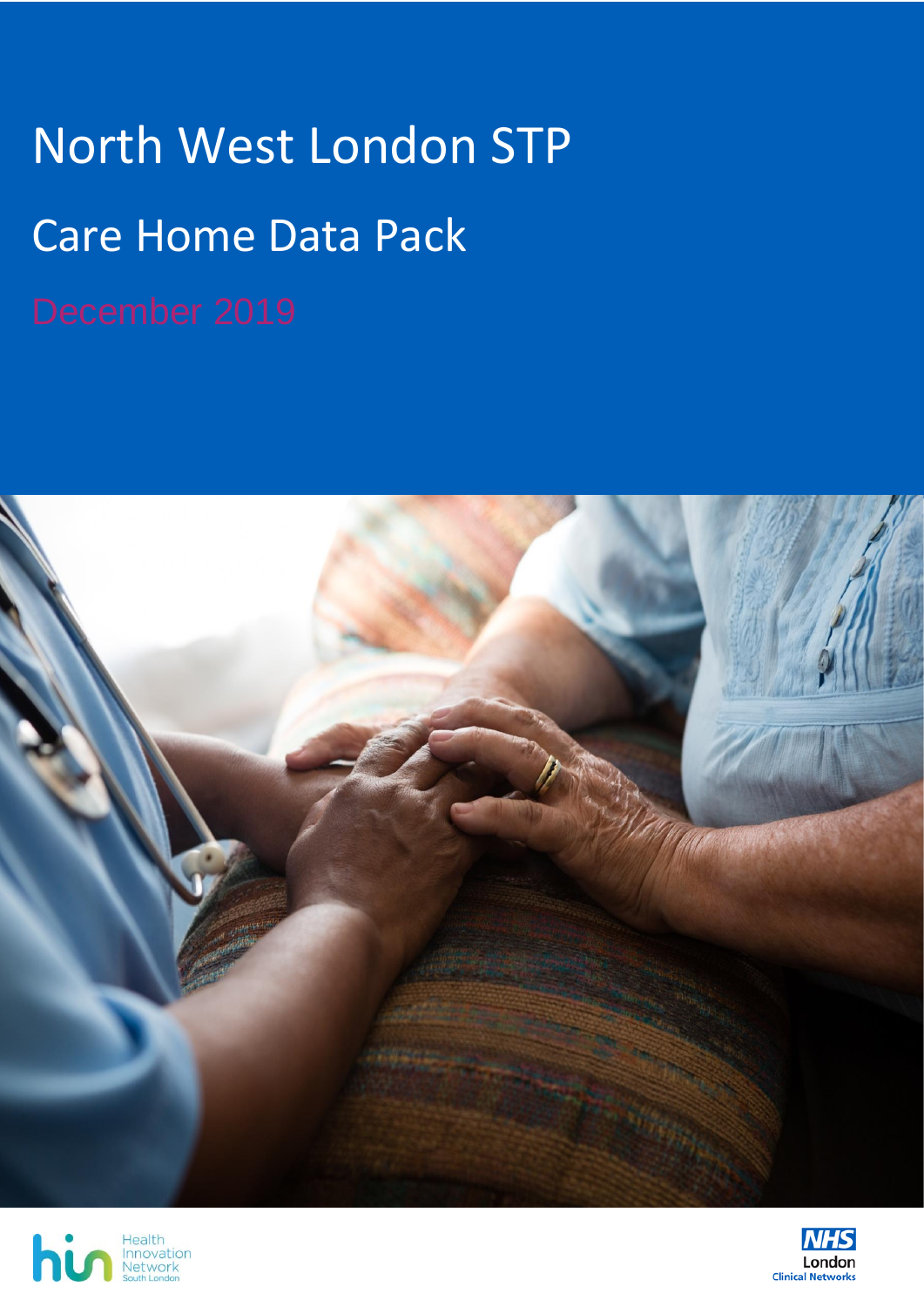# **Contents**

| 5. London Ambulance Service (LAS) & NHS111 star* 6 line activity, and emergency |  |
|---------------------------------------------------------------------------------|--|
|                                                                                 |  |
|                                                                                 |  |
|                                                                                 |  |
|                                                                                 |  |
|                                                                                 |  |
|                                                                                 |  |



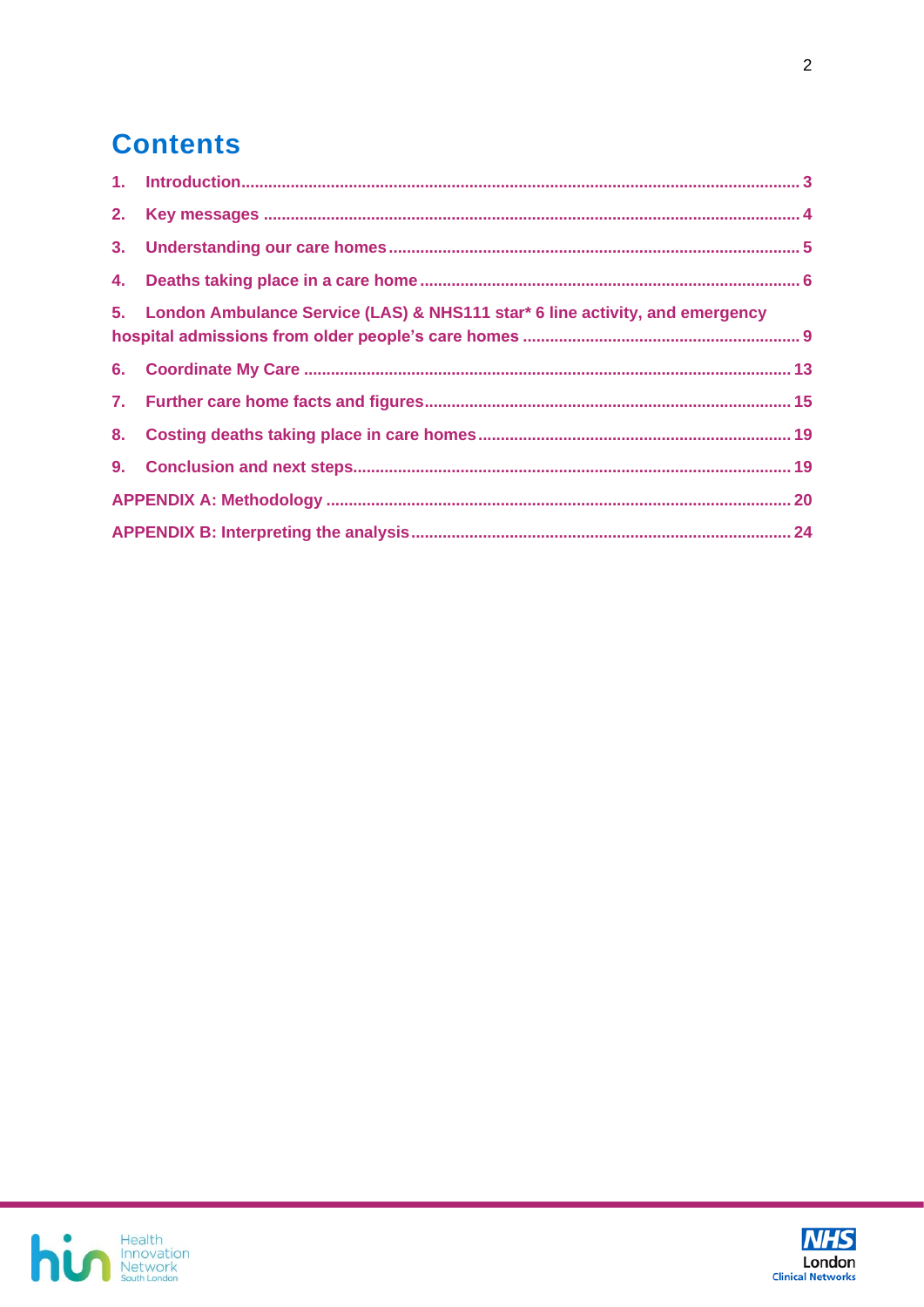# <span id="page-2-0"></span>**1. Introduction**

The care home population is ageing, and most care home residents are now over 85 years old<sup>5</sup>. Care home residents have complex needs with multiple long-term conditions, significant disability and frailty which affect both their physical and mental health<sup>6</sup>. The median period from admission to a care home to death is 462 days (15 months)<sup>7</sup>. Since individuals who are approaching the end of their life often experience profound physical and emotional changes, end of life care (EOLC) should be a priority in care homes and for those services which support care homes.

The NHS Long Term Plan has committed to enhance NHS support to all care home residents who would benefit by 2023/24 with the Enhanced Health in Care Home Model rolled out across the country.<sup>8</sup>

The London Vision published in September 2019 identified 10 areas of focus, of which one is 'better care and support' at the end of life, with a commitment to ensure that all Londoners in their last year of life have access to personalised care planning and support that enables them to die in their preferred place. <sup>9</sup>

The Enhanced Health in Care Home framework<sup>10</sup> highlights the value of a systematic proactive approach to identify residents who may require EOLC. Individuals preferences can be reinforced through 'advance care planning', personalised care plans, and treatment escalation plans, and where possible, digital tools should be used to facilitate the sharing of data between providers to enhance the quality of end of life care. Most people report they would like to die at home. For people living in care homes, since this location is their home, the health and care system should be supporting care home services to increase the percentage of people dying in their home.

The availability of care home beds for older people is about 34% lower in London than the England average: there are 1,407 fewer care home beds per 100,000 over 65 population in London compared to England (2678 compared to 4085 per 100,000). However, the percentage of all deaths that occur in care homes in London is 8% lower than the England average (18% compared to 26%). The proportion of people dying in care homes in London has not increased since 2009.

In 2018 the three London Academic Health Science Networks, Health Innovation Network, UCLPartners and Imperial College Health Partners, and the End of Life Care Clinical Network (NHS England and Improvement, London region) developed and published data packs on EOLC for care home residents for each Sustainability and Transformation Partnership (STP). These packs were well received and therefore in 2019, updated data packs have been developed responding, where possible to feedback received on the 2018 packs.

The pack is designed to facilitate conversations and support improvements for care home residents at the end of life. Data includes comparison of bed per population, deaths taking place in care homes, London Ambulance Service (LAS) activity and Coordinate My Care.

- *<sup>6</sup> British Geriatric Society Effective healthcare for older people living in care homes [https://www.bgs.org.uk/sites/default/files/content/resources/files/2018-05-](https://www.bgs.org.uk/sites/default/files/content/resources/files/2018-05-10/2016_bgs_commissioning_guidance.pdf) [10/2016\\_bgs\\_commissioning\\_guidance.pdf](https://www.bgs.org.uk/sites/default/files/content/resources/files/2018-05-10/2016_bgs_commissioning_guidance.pdf)*
- *<sup>7</sup> Julien Forder and Jose-Luis Fernandez (2011). Length of stay in care homes <sup>8</sup> NHS England (2019) The Long Term Plan [https://www.longtermplan.nhs.uk/wp-content/uploads/2019/08/nhs](https://www.longtermplan.nhs.uk/wp-content/uploads/2019/08/nhs-long-term-plan-version-1.2.pdf)[long-term-plan-version-1.2.pdf](https://www.longtermplan.nhs.uk/wp-content/uploads/2019/08/nhs-long-term-plan-version-1.2.pdf)*
- *<sup>9</sup> Healthy London Partnership (2019) The health and care vision for London<https://www.healthylondon.org/vision/>*
- *<sup>10</sup> NHS England (2016). The framework for enhanced health in care homes*





<sup>5</sup> *Office for National Statistics (2014). Changes in the Older Resident Care Home Population between 2001 and 2011*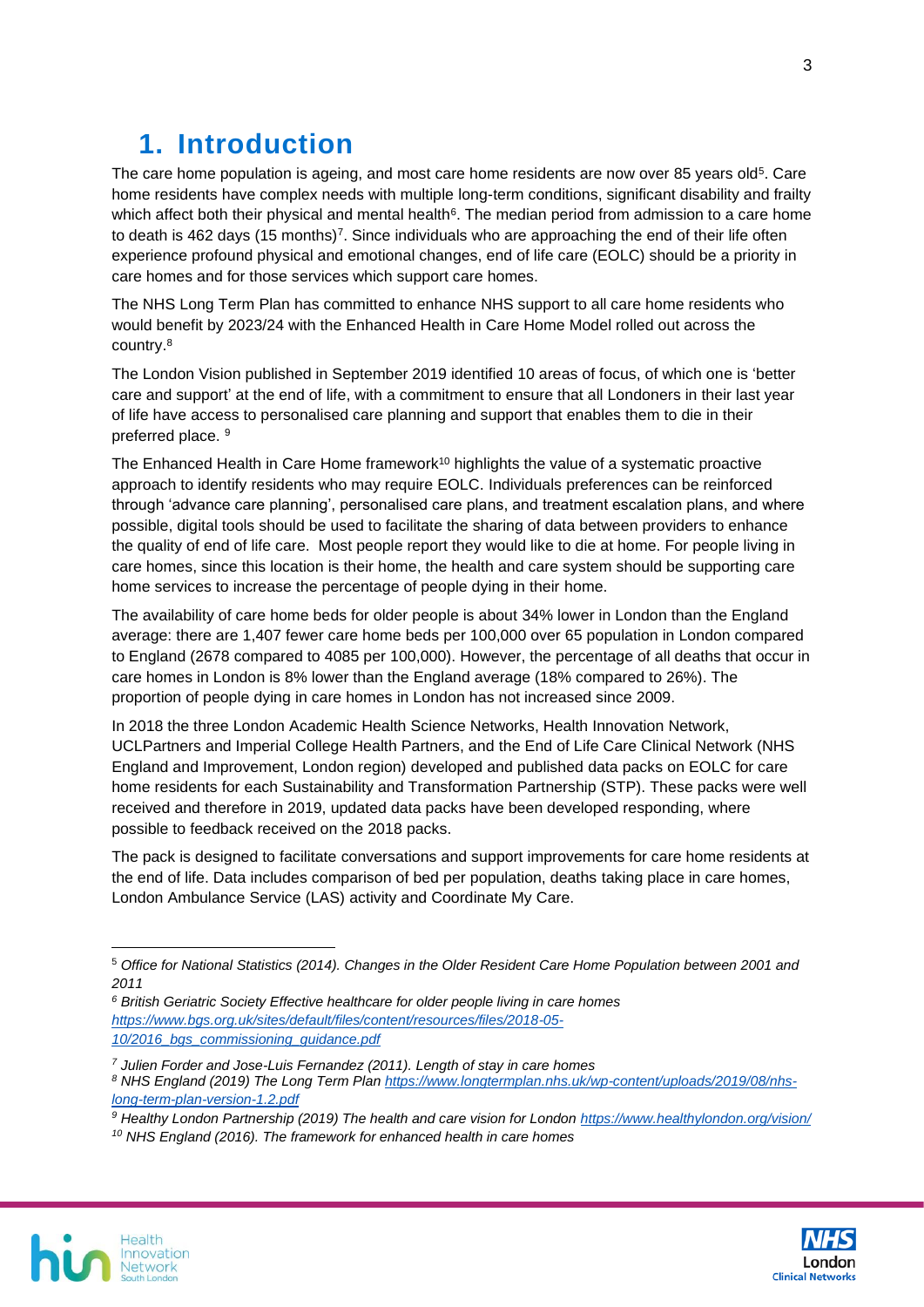# <span id="page-3-0"></span>**2. Key messages**

**Average costs of care in the last 6 months of life for nursing home residents are £4,223 more when the location of death is hospital** 

#### *Ennis el al. 2015<sup>7</sup>*

**If only 1% more people in NW London died in their care home rather than a hospital this would equate to a saving of £67,500 per year**

**17% of deaths amongst those aged 65 and over in NW London in 2017 occurred in care homes – ranging from 11% (Westminster) to 22% (Hillingdon)**

**In 2018/19 there were 72 NHS 111 calls made in NW London for every 100 beds, with most calls using the NHS111 star\* 6 line**

**There were a significant number of LAS call outs and conveyances. Within the NW London STP, the ratio of call outs to beds ranged from**

**79 to 128 per 100 beds**



**In 2018/19, 86%** (5,678) of LAS call outs to care homes in NWL resulted in **conveyance to hospital**

In NW London 89% of care home residents with a preferred place of death recorded on their Coordinate My Care record in 2018-19 **achieved their preferred** 

**place of death** (217 residents)

Projections suggest that care homes will be the **most common place of death** by 2040, *Bone et al 2018<sup>8</sup>*

<sup>11</sup> *Ennis, L., Kinley, J., Hockley, J. and McCrone, P., 2015. The cost of providing end of life care for nursing care home residents: A retrospective cohort study. Health Services Management Research, 28(1-2), pp.16-23. <sup>12</sup> Bone, A.E., Gomes, B., Etkind, S.N., Verne, J., Murtagh, F.E., Evans, C.J. and Higginson, I.J., 2018. What is the impact of population ageing on the future provision of end-of-life care? Population-based projections of place of death. Palliative medicine, 32(2), pp.329-336.* 



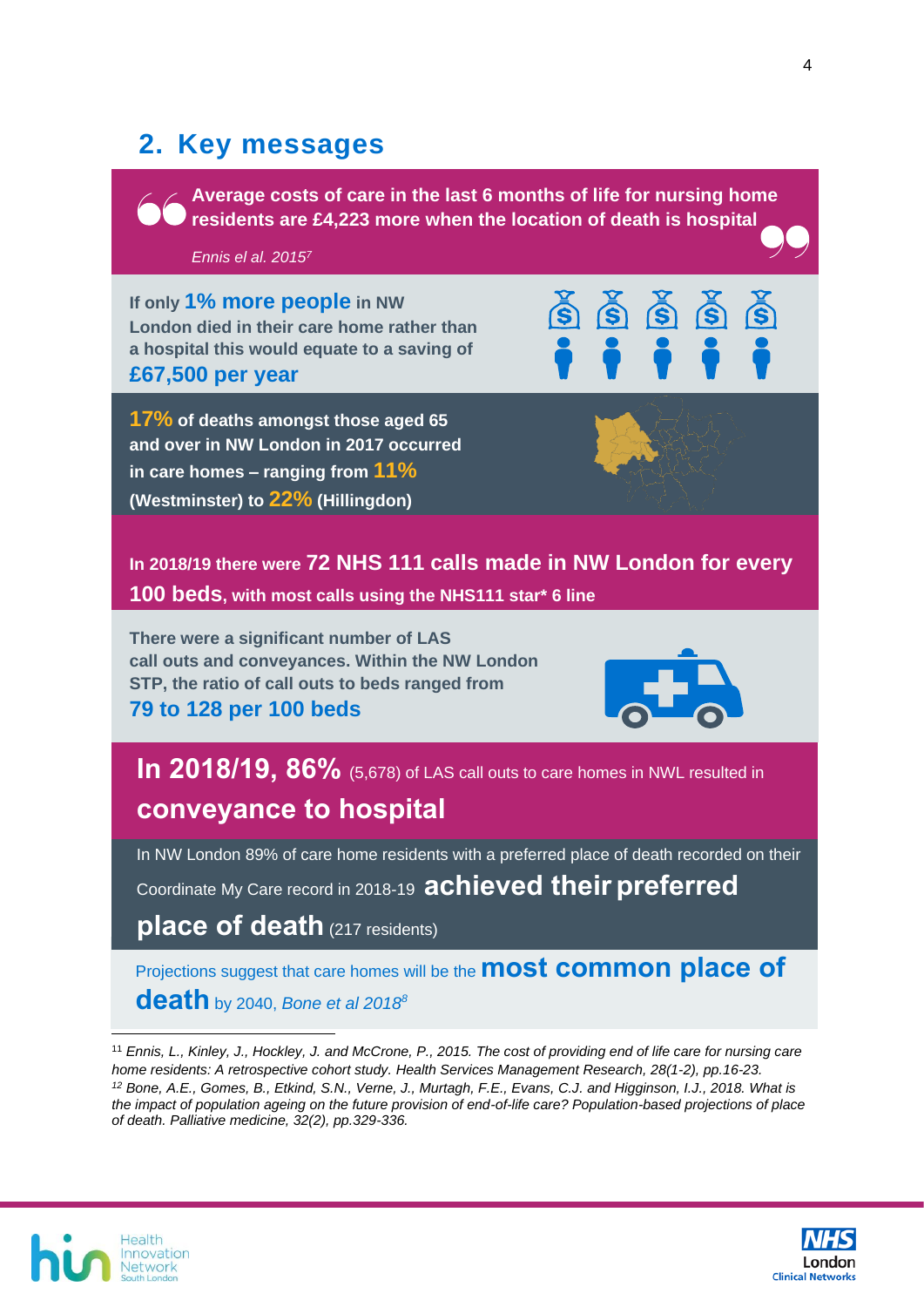### **3. Understanding our care homes**

Across North West London there are 283 care homes, of which 131 (46%) are primarily used for older people. The majority of older peoples' care homes are based in Hillingdon (23%) and Ealing (22%), which are also the boroughs that have the highest rate of care homes per one hundred thousand older people.

These 283 care homes contain a total of 7,577 beds, of which 6,457 (85%) are for older people. As with care homes, the majority of beds in North West London are in Hillingdon (21%) and Ealing (23%).

The rate of older people's care homes (48.2) and beds (2,375.1) per 100,000 older people population in NWL is lower than the rate across London (56.1 homes and 2,678 beds), and much lower than the rates recorded across England (109.6 homes and 4084.5 beds).

<span id="page-4-0"></span>

| <b>Borough</b>         | Care homes (residential and nursing) |                                         |                                                            |                                           |                                                     | Care home beds (residential and nursing) |                         |                                                     |                                              |                                                          |
|------------------------|--------------------------------------|-----------------------------------------|------------------------------------------------------------|-------------------------------------------|-----------------------------------------------------|------------------------------------------|-------------------------|-----------------------------------------------------|----------------------------------------------|----------------------------------------------------------|
|                        | no. of care<br><b>homes</b><br>(all) | no. of care<br><b>homes</b><br>$(OP^*)$ | <b>Rate per</b><br><b>100k</b><br>population<br>$**$ (65+) | $%$ of<br><b>NWL</b><br>homes<br>$(OP^*)$ | % of all<br>homes that<br>are registered<br>for OP* | no. of<br><b>beds</b><br>(all)           | no. of<br>beds<br>(OP*) | Rate per<br><b>100k</b><br>population<br>$**$ (65+) | $%$ of<br><b>NWL</b><br><b>beds</b><br>(OP*) | % of all beds<br>that are<br>registered for<br><b>OP</b> |
| <b>Brent</b>           | 62                                   | 20                                      | 50.0                                                       | 15.3%                                     | 32.3%                                               | 1190                                     | 941                     | 2353.0                                              | 14.6%                                        | 79.1%                                                    |
| Ealing                 | 51                                   | 29                                      | 66.3                                                       | 22.1%                                     | 56.9%                                               | 1670                                     | 1476                    | 3374.4                                              | 22.9%                                        | 88.4%                                                    |
| Hammersmith and Fulham | 11                                   | $\overline{4}$                          | 20.1                                                       | 3.1%                                      | 36.4%                                               | 454                                      | 399                     | 2009.8                                              | 6.2%                                         | 87.9%                                                    |
| Harrow                 | 56                                   | 23                                      | 58.7                                                       | 17.6%                                     | 41.1%                                               | 1220                                     | 956                     | 2438.7                                              | 14.8%                                        | 78.4%                                                    |
| Hillingdon             | 50                                   | 30                                      | 73.8                                                       | 22.9%                                     | 60.0%                                               | 1485                                     | 1330                    | 3273.1                                              | 20.6%                                        | 89.6%                                                    |
| <b>Hounslow</b>        | 29                                   | 11                                      | 33.7                                                       | 8.4%                                      | 37.9%                                               | 798                                      | 653                     | 2002.7                                              | 10.1%                                        | 81.8%                                                    |
| Kensington and Chelsea | 11                                   | $\overline{7}$                          | 28.6                                                       | 5.3%                                      | 63.6%                                               | 390                                      | 359                     | 1466.4                                              | 5.6%                                         | 92.1%                                                    |
| Westminster            | 13                                   | $\overline{7}$                          | 22.3                                                       | 5.3%                                      | 53.8%                                               | 370                                      | 343                     | 1094.0                                              | 5.3%                                         | 92.7%                                                    |
| <b>NWL STP</b>         | 283                                  | 131                                     | 48.2                                                       | n/a                                       | 46.3%                                               | 7577                                     | 6457                    | 2375.1                                              | n/a                                          | 85.2%                                                    |
| London                 | 1404                                 | 594                                     | 56.1                                                       | n/a                                       | 42.3%                                               | 35171                                    | 28366                   | 2678.0                                              | n/a                                          | 80.7%                                                    |
| <b>England</b>         | 15602                                | 11159                                   | 109.6***                                                   | n/a                                       | 71.5%***                                            | 455894                                   | 415768                  | 4084.5***                                           | n/a                                          | $91.2***$                                                |

#### **Table 3.1: Number of registered care homes and care home beds by borough, September 2019**

*\*OP = older people (65yrs +) confirmed by care home local leads (see appendix A)*

\*\*Rate per 100k population (65+): = This is a standardised rate for every 100,000 people in that borough. For example, in Brent there are 50.0 care homes / 2350 care home beds for every 100,000 *people aged 65 and above.*

\*\*\* The number of older people's care homes and older peoples' care home beds in England has been included for comparison purposes. However, these numbers include homes registered for *older people and/ or those with dementia, whereas the London figures have had local knowledge applied to ensure only those where older people are predominantly resident are included*



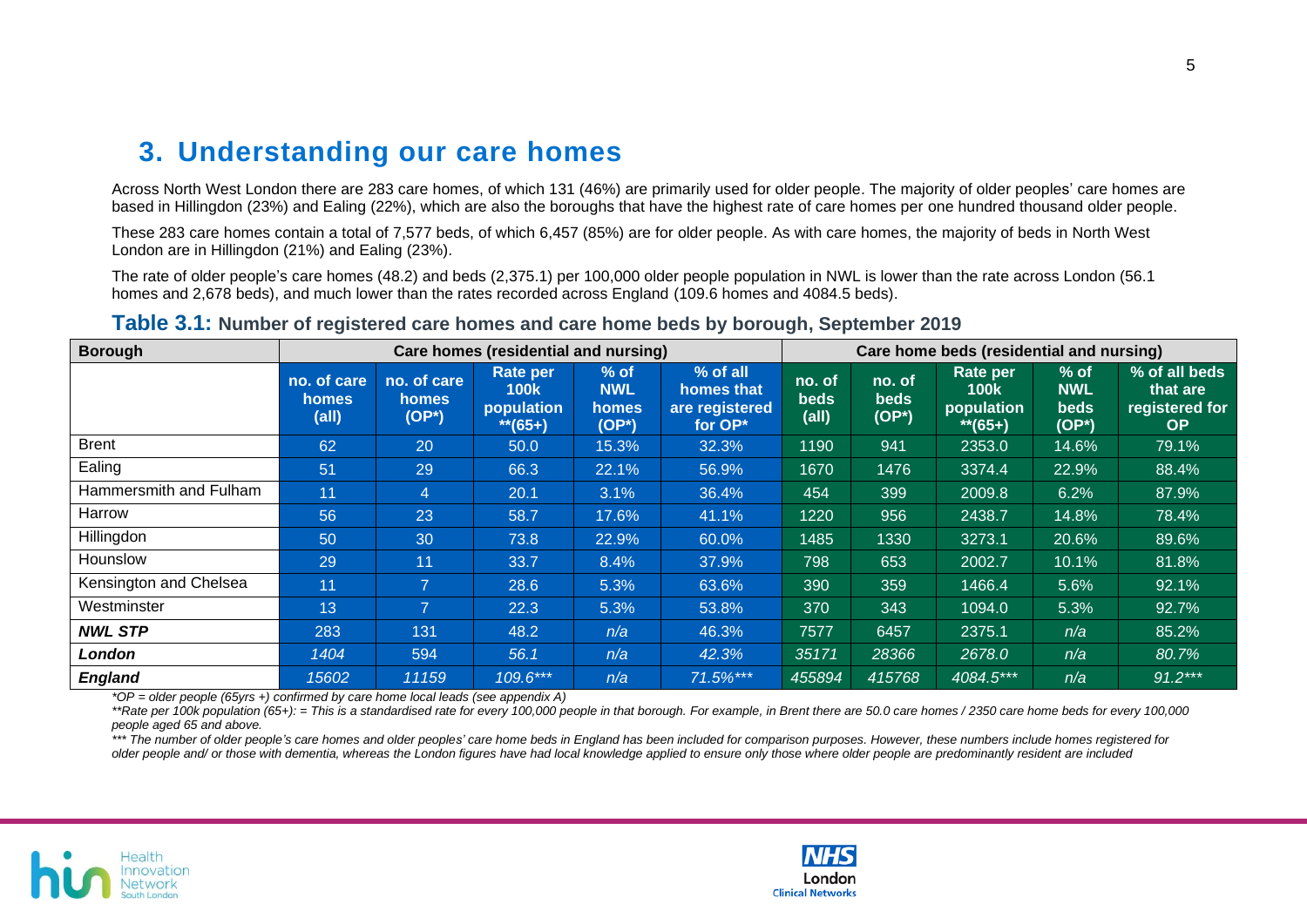# <span id="page-5-0"></span>**4. Deaths taking place in a care home**

According to death record data, 17% of deaths amongst older people in North West London throughout 2017 took place in a care home. This is a lower proportion of deaths than across London (18%) and England (26%). Hillingdon (22%) and Ealing (19%) had the highest proportion of deaths taking place in a care home, with Westminster having the lowest proportion (11%).





Figure 4.2 gives an idea of the number of older people who die in a care home, proportionate to the number of care home beds available for older people. Hammersmith and Fulham had the highest rate of older people dying in a care home to the number of beds they provide, with 32 deaths occurring for every 100 older people beds, with Ealing having 20 deaths in care homes for every 100 beds. The rate of care home deaths in NWL (25 deaths for every 100 beds) was the same as rates recorded across London and slightly lower than England (26 for every 100 beds).



### **Figure 4.2: Ratio of care home deaths amongst residents aged 65+ to care home beds, 2017**

*NB: The number of older peoples' care homes and older people's care home beds in England has been included for comparison purposes. However these numbers include homes registered for older people and/ or those with dementia, whereas the London figures have had local knowledge applied to ensure only those where older people are predominantly resident are included*



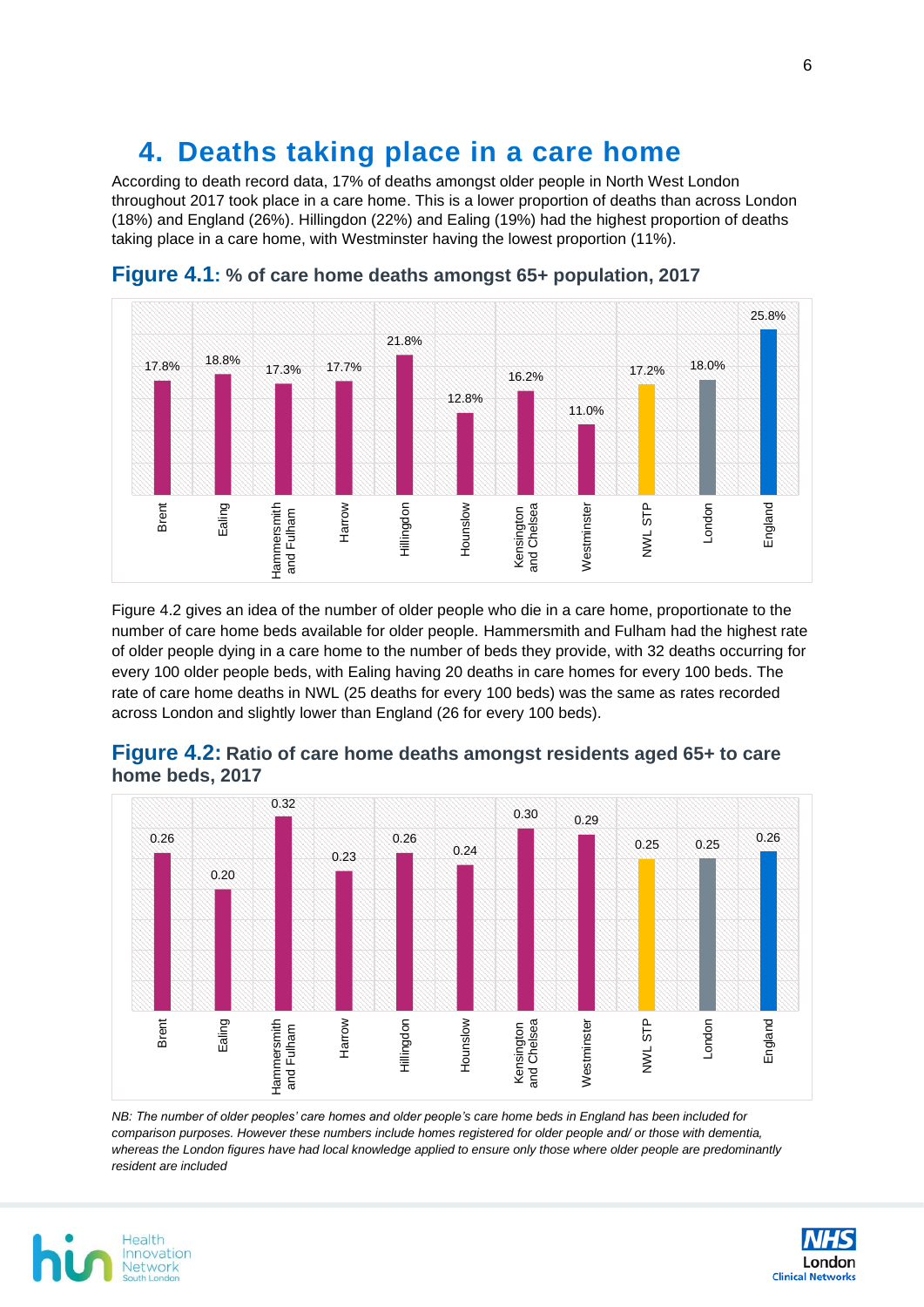Figure 4.3 shows how the proportion of deaths amongst older people that took place in a care home between 2013-2017. Across North West London this proportion has remained consistent at 17.2%, with a slightly lower proportion in 2015 (16.4%).



**Figure 4.3: % of care home deaths among 65+ population from 2013-2017**

Table 4.1 shows the proportion of older people deaths taking place in care homes between 2013 and 2017 by borough. All boroughs have seen fluctuations in the proportions of deaths taking place in care homes during this period, with Hillingdon having the highest rate in 2017 (21.8%) compared to the previous 4 years.

| Table 4.1: % of care home deaths among 65+ population from 2013-2017 by |  |  |
|-------------------------------------------------------------------------|--|--|
| borough                                                                 |  |  |

|                                  | % of care home deaths |       |       |       |       |  |  |
|----------------------------------|-----------------------|-------|-------|-------|-------|--|--|
| <b>Borough</b>                   | 2013                  | 2014  | 2015  | 2016  | 2017  |  |  |
| <b>Brent</b>                     | 13.5%                 | 13.2% | 14.5% | 19.0% | 17.8% |  |  |
| Ealing                           | 17.8%                 | 21.0% | 22.4% | 19.3% | 18.8% |  |  |
| Hammersmith and<br><b>Fulham</b> | 19.3%                 | 20.6% | 17.2% | 18.6% | 17.3% |  |  |
| Harrow                           | 16.9%                 | 15.8% | 16.2% | 17.3% | 17.7% |  |  |
| Hillingdon                       | 18.9%                 | 20.5% | 18.8% | 20.7% | 21.8% |  |  |
| Hounslow                         | 14.6%                 | 13.8% | 12.6% | 13.4% | 12.8% |  |  |
| Kensington and<br>Chelsea        | 16.4%                 | 17.0% | 14.3% | 13.2% | 16.2% |  |  |
| Westminster                      | 8.8%                  | 12.1% | 10.8% | 11.8% | 11.0% |  |  |



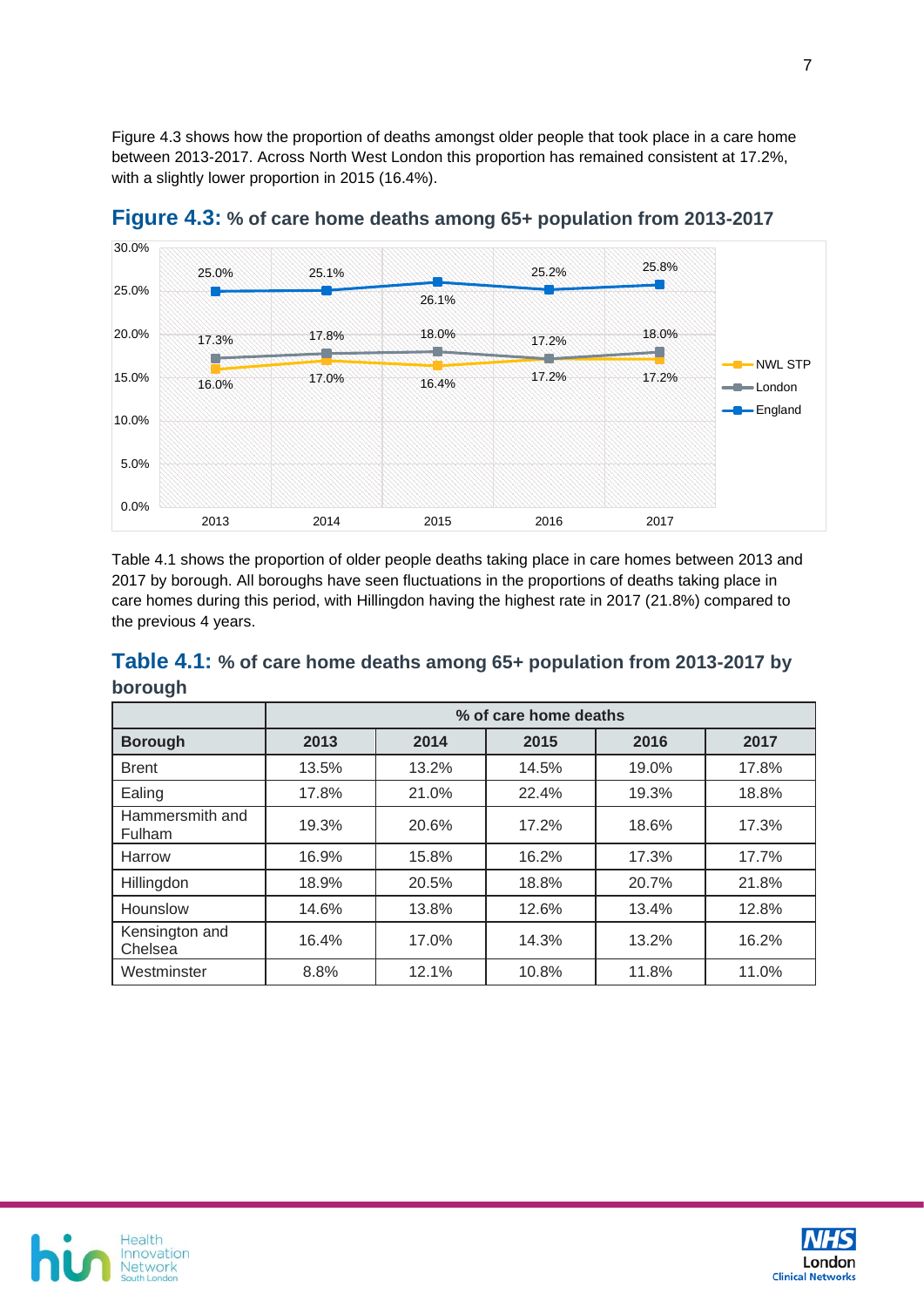Looking at more recent data on care home deaths over a one year period of July 2018 – June 2019, figure 4.4 shows the proportion of all deaths (irrespective of age) that took place in a care home by borough. Trends were similar to the 2017 data for older people deaths, with Hillingdon and Ealing having the highest proportions of care home deaths, and North West London STP having a lower proportion of care home deaths than London or England.



**Figure 4.4: % of care home deaths from 2018/19 Q2 to 2019/20 Q1 (all ages)**



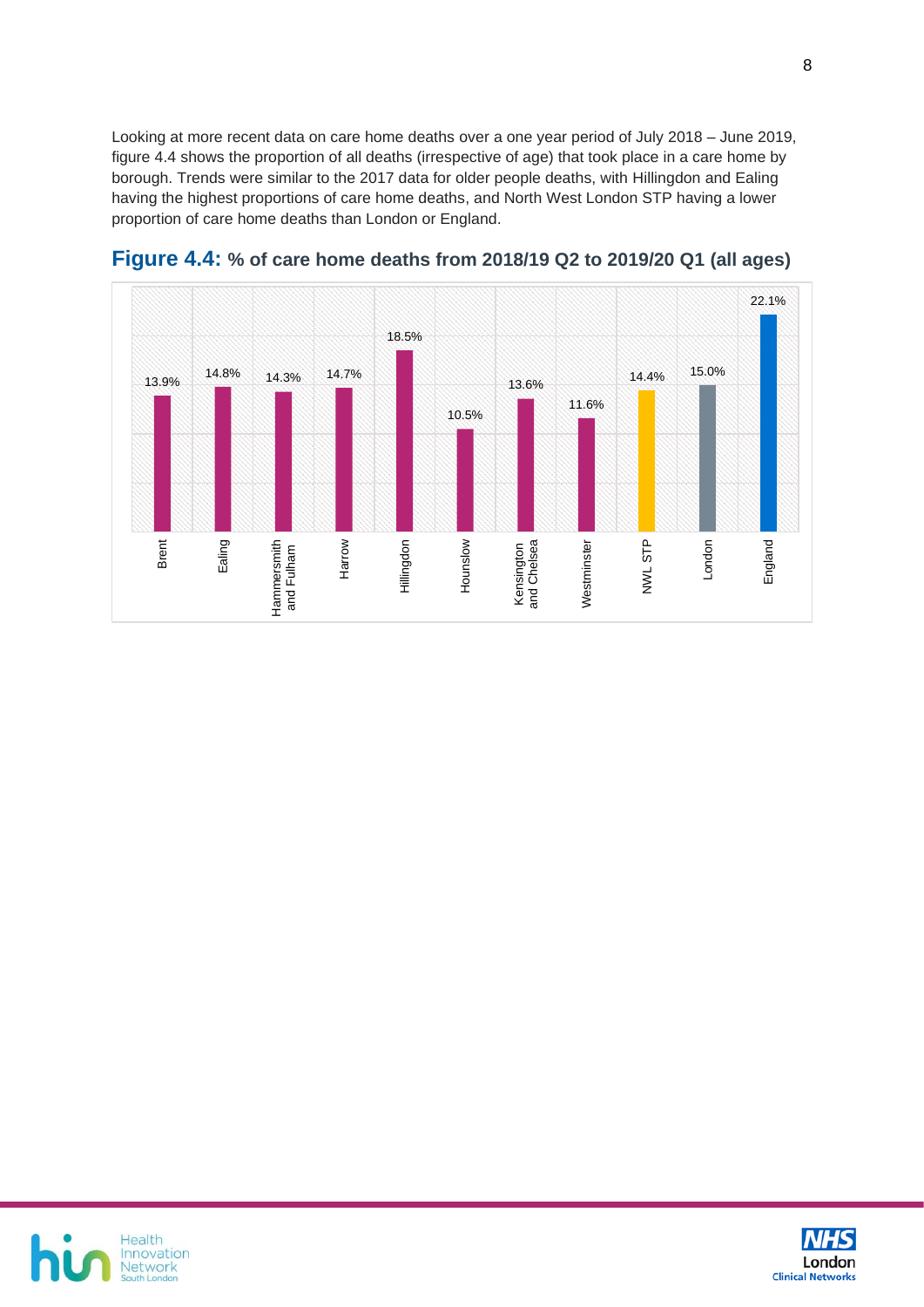# <span id="page-8-0"></span>**5. London Ambulance Service (LAS) & NHS111 star\* 6 line activity, and emergency hospital admissions from older people's care homes**

#### **LAS ACTIVITY**  $5.1$

Throughout 2018-19 there were 6,569 LAS callouts to care homes in North West London. Of these call outs, 5,678 (86%) resulted in a conveyance to hospital. Figure 5.1 below shows the ratio of LAS call outs and conveyances per care home bed in the older people care homes where it has been possible to match data between the LAS and CQC datasets (see Appendix A for more information). Across North West London, there were 108 call outs throughout 2018-19 to every 100 beds, with 94 conveyances to hospital for every 100 beds. The variation across the STP was small, with Hillingdon having the highest rate of call outs per bed (128 for every 100 beds), whilst Brent had the lowest ratios, with 79 callouts for every 100 beds and 69 conveyances to every 100 beds. Rates in NWL were similar to those recorded across London.

This analysis assumes that most care home beds are occupied. It gives an indication of the rate of LAS activity in 94% of older people care homes where it was possible to link. More information can be found in appendix B on interpreting this analysis.



### **Figure 5.1: Ratio of LAS activity to bed numbers, April 2018- March 2019**

Table 5.1 below shows the ten care homes in the STP with the highest ratio of LAS callouts per bed, and the ten with the highest ratio of ambulance conveyances per bed in the STP. As expected, given the high proportion of calls outs that result in a conveyance to hospital these two lists contain a lot of the same care homes, those care homes with high ratios of call outs and conveyances have been shaded grey in the table below.



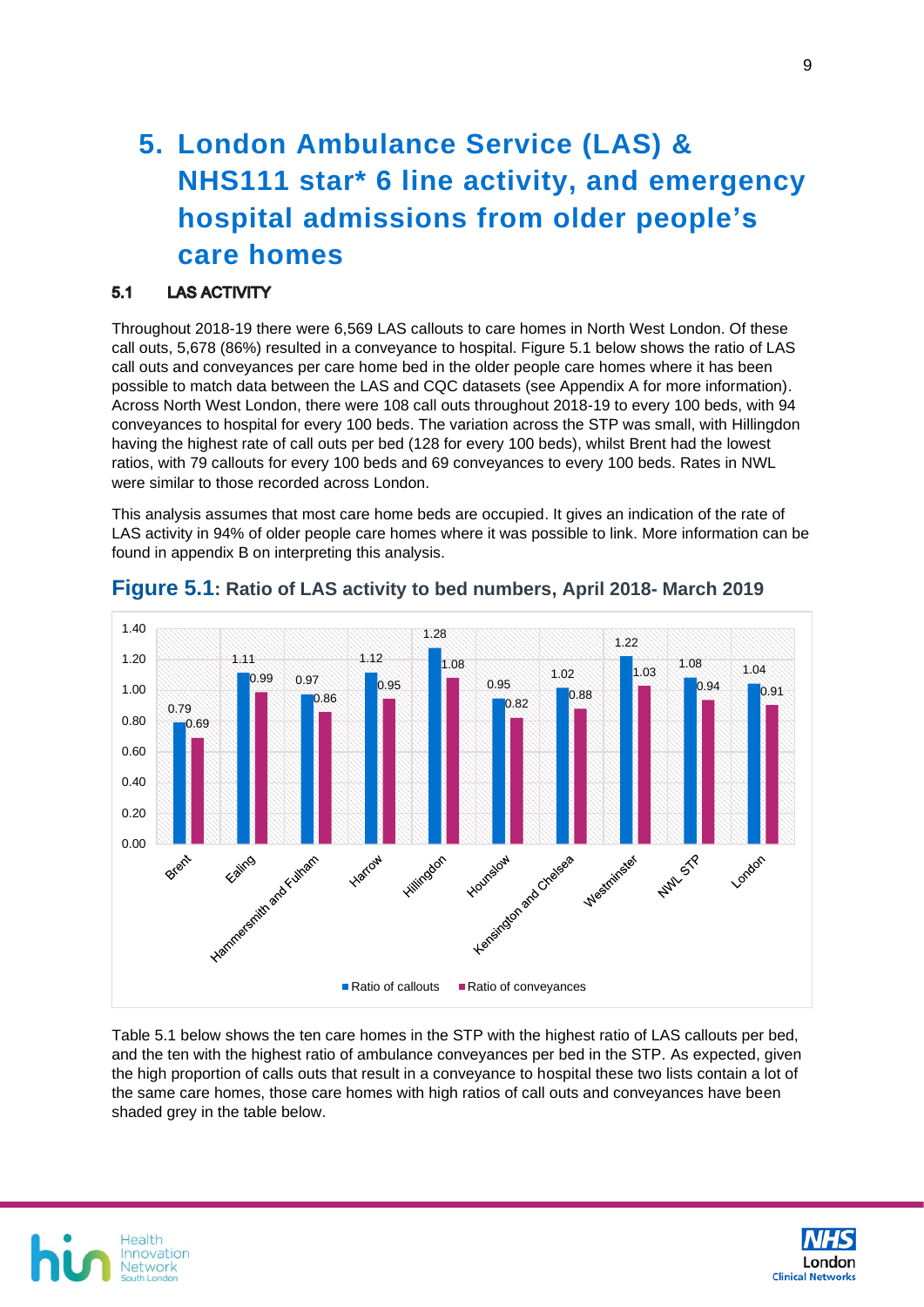**Table 5.1: Older people's care homes with the highest ratios of call outs and conveyances, April 2018 - March 2019**

| Care home                                                         | <b>Number of LAS</b><br>call outs per bed | Care home                                 | Number of LAS<br>conveyances per bed |  |
|-------------------------------------------------------------------|-------------------------------------------|-------------------------------------------|--------------------------------------|--|
| <b>Athlone House Nursing</b><br>Home (N)                          | 3.7                                       | Athlone House<br>Nursing Home (N)         | 3.4                                  |  |
| Drayton Village Care<br>Centre (N)                                | 2.4                                       | Norwood Green<br>Care Home (N)            | 2.0                                  |  |
| 2.3<br>Preston Lodge (R)                                          |                                           | <b>Drayton Village</b><br>Care Centre (N) | 2.0                                  |  |
| Lee Valley Care<br>2.3<br>Services Limited (R)                    |                                           | Preston Lodge (R)                         | 2.0                                  |  |
| <b>Telford Lodge Care</b><br>Limited (R)                          | 2.2                                       |                                           | 1.7                                  |  |
| 2.2<br>Ryefield Court (R)                                         |                                           | <b>Kingsley Court Care</b><br>Home (N)    | 1.7                                  |  |
| Norwood Green Care<br>Home (N)                                    | 2.2                                       | <b>Telford Lodge Care</b><br>Limited (R)  | 1.7                                  |  |
| 2.0<br>Whitby Dene (R)                                            |                                           | Buchanan Court (N)                        | 1.6                                  |  |
| Buchanan Court (N)<br>2.0                                         |                                           | Whitby Dene (R)                           | 1.6                                  |  |
| <b>Carlton Dene</b><br>2.0<br><b>Residential Care Home</b><br>(R) |                                           | Karuna Manor (N)                          | 1.6                                  |  |

Key: **R** – Residential / **N** – Nursing

#### $5.2$ NHS 111 CALLS

Analysis of the NHS 111 call data for calls from care homes throughout the period of April 2018 to March 2019 show the numbers of calls to the NHS 111 star\* 6 call line from the 81% of care homes where it was possible to match these data to CQC bed numbers (see appendix A and B for more information).

Throughout 2018-19 there were 3,530 calls made to NHS 111 star\* line 6 from older people's care homes in North West London. Across North West London, there were 72 NHS 111 star 6<sup>\*</sup> calls made throughout this period for every 100 beds. There was large variation across the STP, with Hammersmith and Fulham having the highest ratio of calls per bed (213 calls to every 100 beds), whilst Hounslow had the lowest ratios of calls per bed (48 calls for every 100 beds).



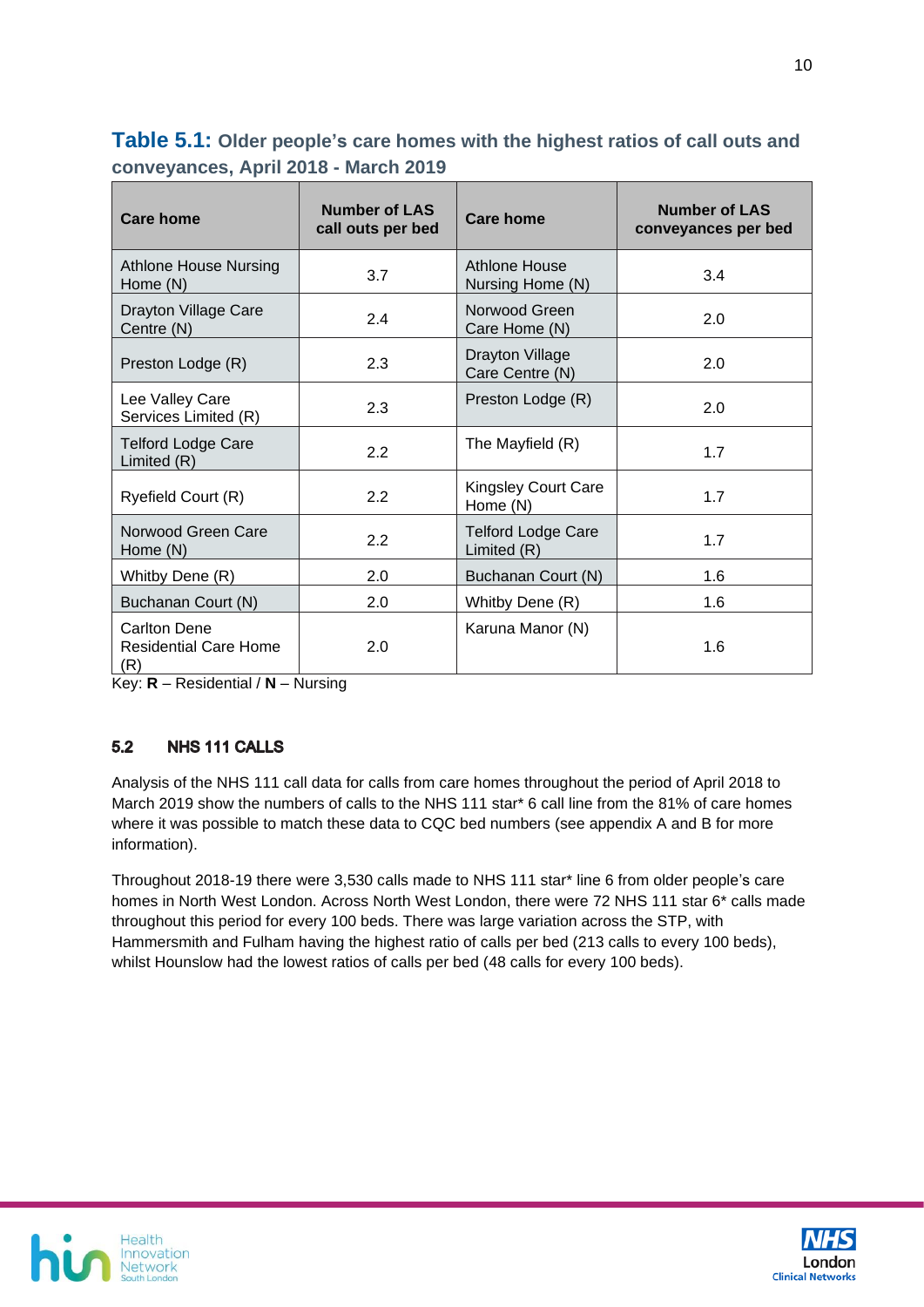



Table 5.2 below shows the ten care homes in the STP with the highest ratio of NHS 111 star\* 6 line calls per bed in North West London.

Of these ten homes, only one (Carlton Dene Residential Care Home) is also in the top 10 in terms of LAS calls.

### **Table 5.2: Older people's care homes with the highest ratios of 111 calls, April 2018 - March 2019**

| Care home                                   | Number of 111 star*calls per<br>bed |
|---------------------------------------------|-------------------------------------|
| Norton House (R)                            | 3.1                                 |
| Carlton Dene Residential Care Home (R)      | 2.6                                 |
| Farm Lane (N)                               | 2.4                                 |
| St Vincents House (N)                       | 1.9                                 |
| Rowanweald Residential and Nursing Home (N) | 1.9                                 |
| Princess Louise Kensington Nursing Home (N) | 1.8                                 |
| Brackenbridge House (R)                     | 1.8                                 |
| Karuna Manor (N)                            | 1.7                                 |
| Chaston House Care Home (R)                 | 1.5                                 |
| Kent House (R)<br>.<br>. .                  | 1.5                                 |

Key: **R** – Residential / **N** – Nursing



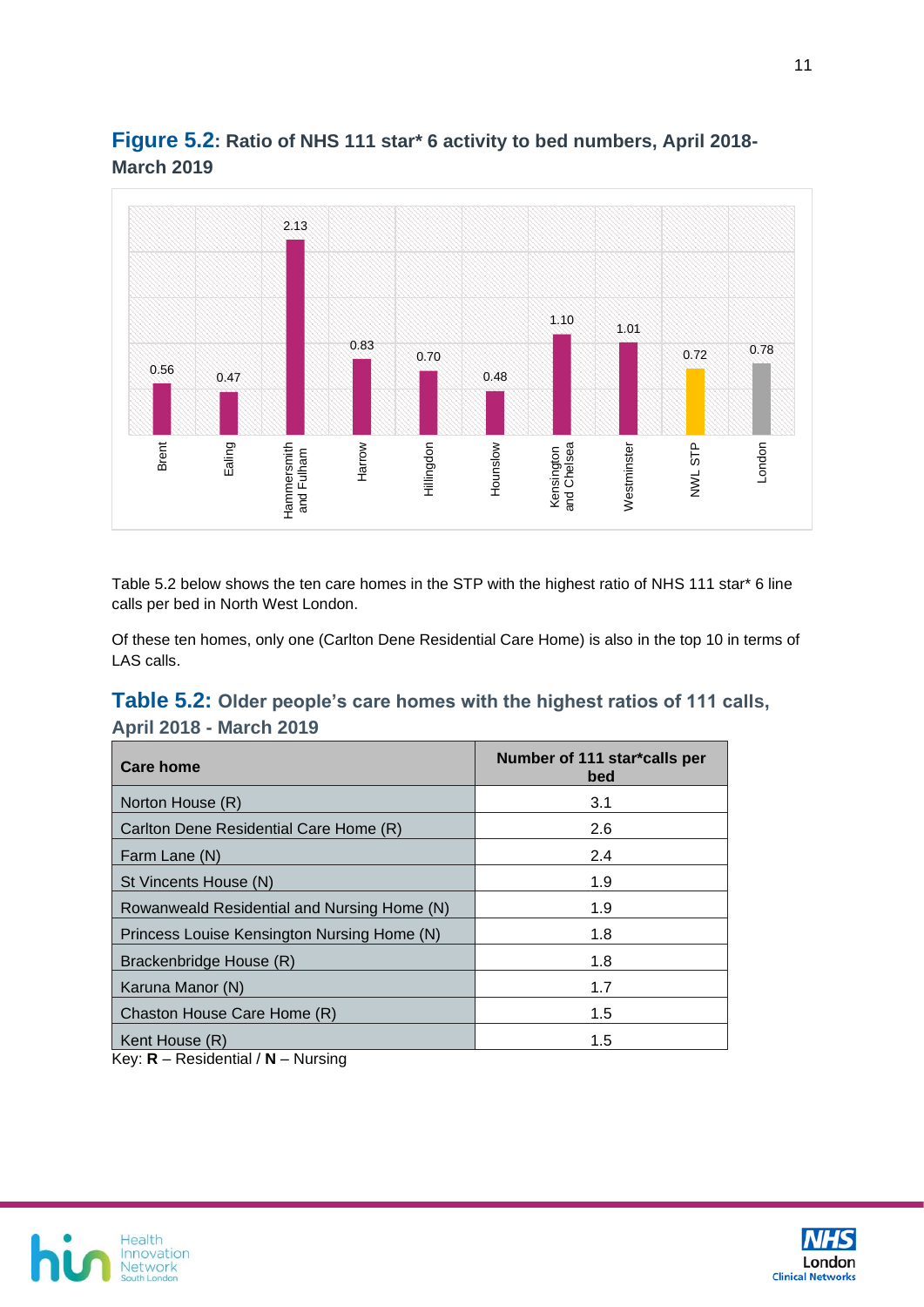#### 5.3 **EMERGENCY ADMISSIONS**

Data were taken from the Enhanced Health in Care Homes Benchmarking Tool produced by NHS England Operational Research and Evaluation Unit to understand the numbers and rates of emergency admissions from care homes in North West London. The tool contains quarterly rates for each CCG, with the most recent data being for quarter three 2018 – 19.

Figure 5.3 below shows the rates of emergency admissions for each of the CCGs in North West London between January 2018 – December 2018. During this period, there were 3,938 emergency hospital admissions of North West London commissioned care home residents. Hillingdon and Hammersmith and Fulham had the highest rate of admissions per resident (94 and 93 admissions to every 100 residents respectively), while Brent had the lowest number (67 admissions to every 100 residents).



### **Figure 5.3: Ratio of emergency admissions per resident, January 2018 – December 2018**

*NB: Data presented in figure 5.3 should be treated with some caution. Quality assurance checks of the data used to produce these estimates have indicated that around 11% of identified care home residents may not in fact be care home residents, meaning that the number of admissions presented above is likely to be higher than is actually the case.* 



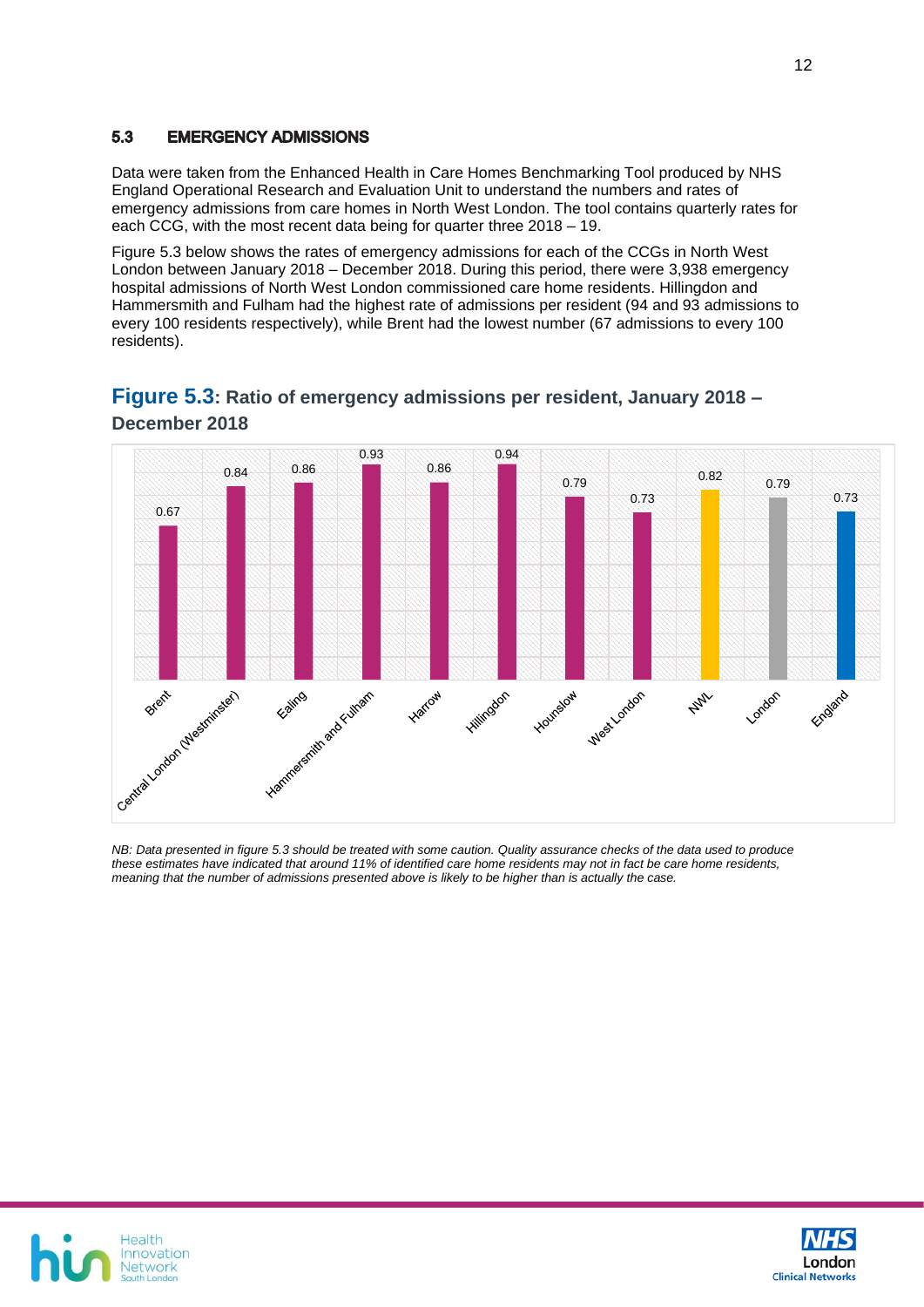# <span id="page-12-0"></span>**6. Coordinate My Care**

Coordinate My Care (CMC) is a digital care planning service commissioned throughout London that facilitates the sharing of urgent care plans electronically between healthcare providers allowing for coordinated patient care and improved care outcomes.

Data taken from the CMC database of care plans created between April 2018 and March 2019 for care home residents in North West London showed that for every 100 residents there were 18 CMC care plans created. Hillingdon had the highest rate of records created, with 53 to every 100 residents. This was also the highest rate across London.



**Figure 6.1: Ratio of CMC records to care home beds, April 2018 – March 2019**

Of the CMC records created throughout April 2018 to March 2019, 86% had a preferred place of death (PPD) recorded. Almost all (92%) CMC care plans created in Kensington and Chelsea recorded a preferred place of death, with lower proportions (68%) being included in plans in Harrow.



**Figure 6.2: % of care home residents with a CMC record whose preferred place of death (PPD) was recorded, April 2018- March 2019**



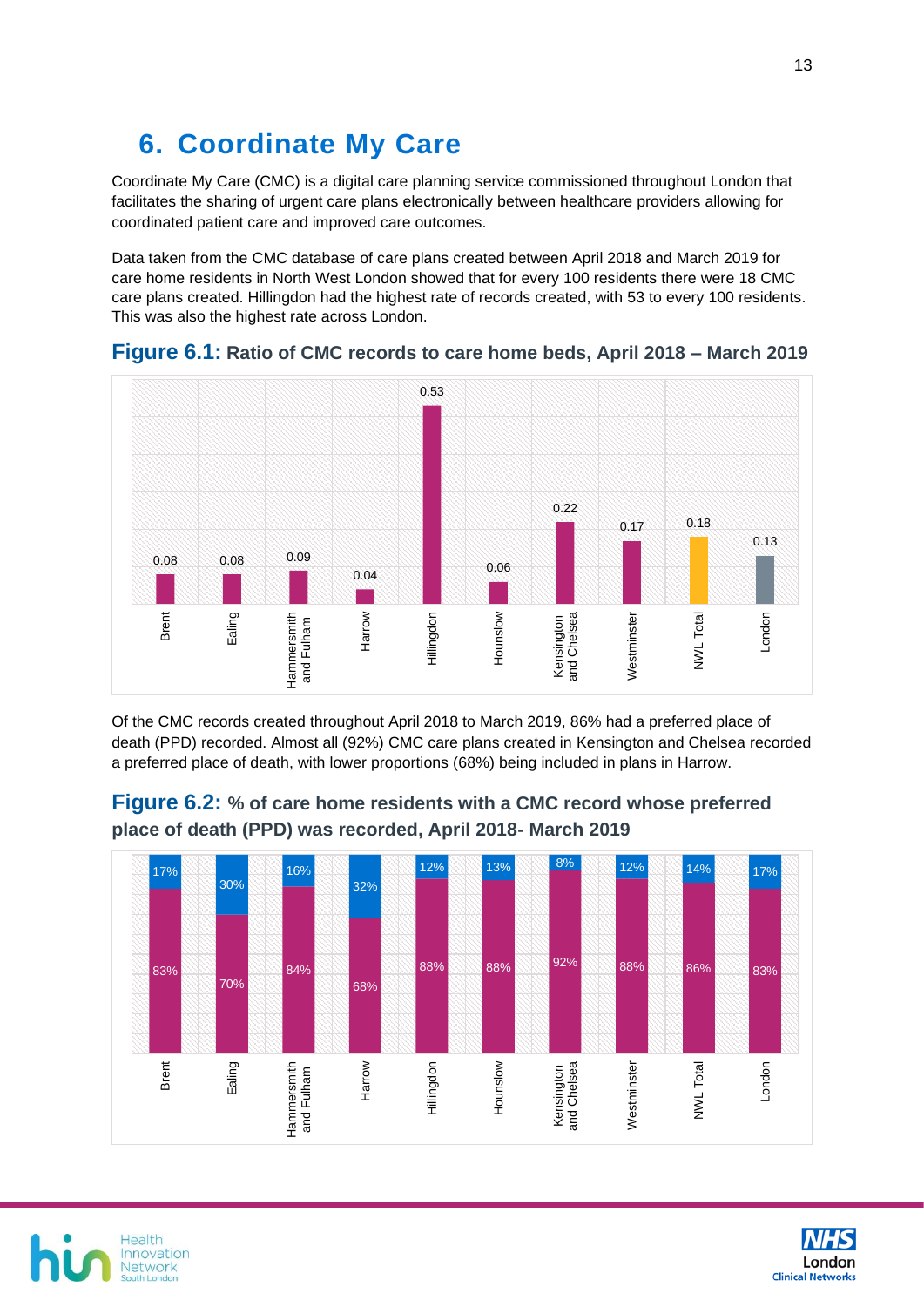Of the 244 residents with a CMC record that died throughout April 2018-March 2019, 89% died in their preferred place. Hillingdon had the largest number of residents who died in their preferred place (135). North West London boroughs that had fewer than 5 residents recorded on CMC that died in this period (Hammersmith and Fulham and Harrow) have been removed from the graph below.

The data in figure 6.3 is based on care home residents recorded as deceased, with a preferred place of death and actual place of death recorded within CMC.

#### 97.0% 95.0% 89.0% 88.0% 86.0% 84.2% 82.0% 82.0% Brent Ealing Hounslow Nestminster LondonHillingdon NWL Total Westminster Kensington and Chelsea

### **Figure 6.3: % of care home residents with a CMC record who died and achieved their PPD, April 2018-March 2019**



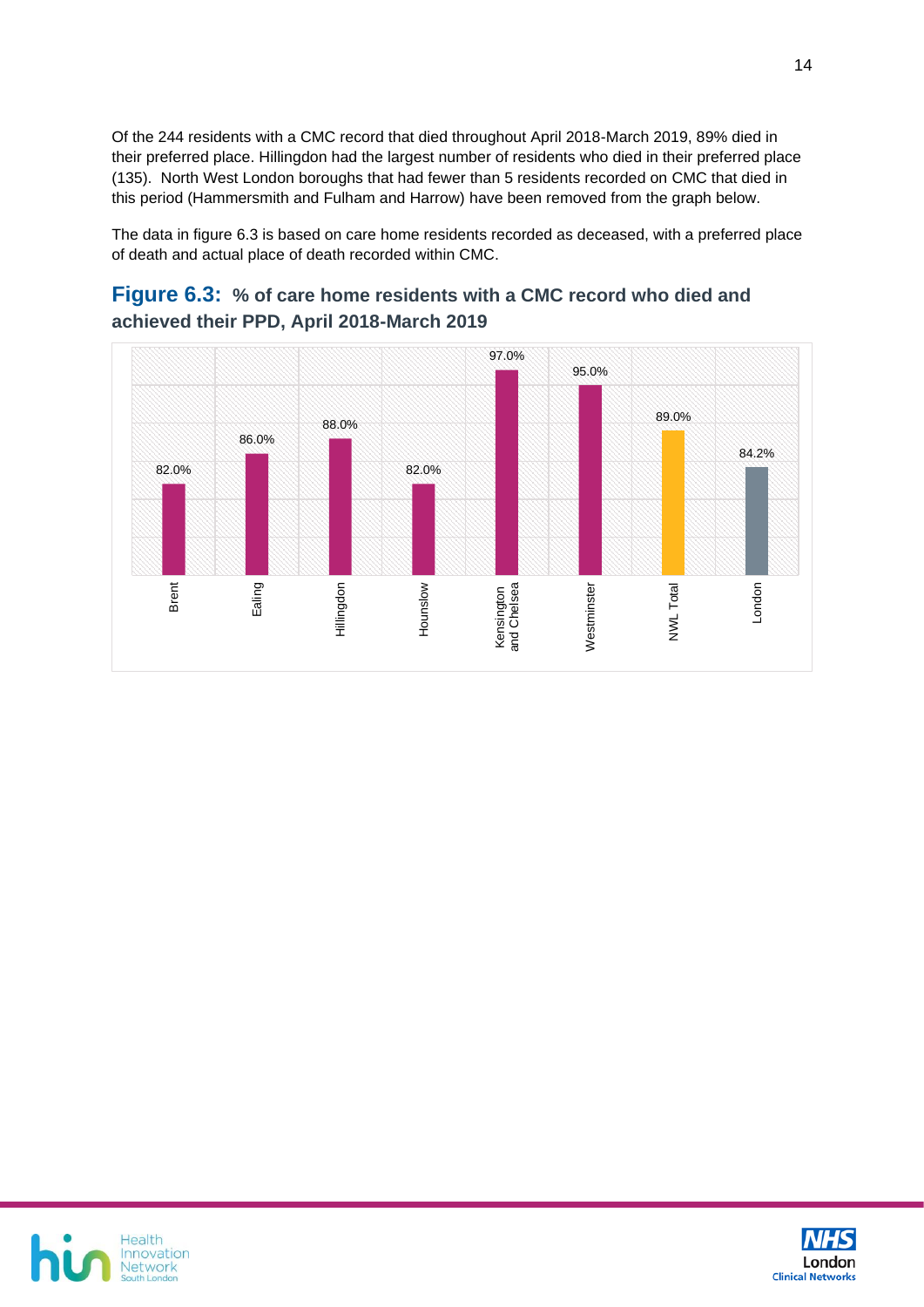# <span id="page-14-0"></span>**7. Further care home facts and figures**

The CQC database contains a range of information on the makeup of care homes, i.e. the services they provide and the clients they support as well as the quality of their care provided through the CQC inspection process. The below analysis gives more information on the type and quality of care provided by older people's care homes in North West London.

Across North West London there are 131 older people's care homes, of which 75 (57%) are registered with nursing and 56 (43%) without nursing. None of the 131 care homes were registered to provide care both with nursing and without.



### **Figure 7.1: % of older people's care homes registered as nursing and residential, September 2019**

*NB: The ratio of older peoples' care homes and older people's care home beds in England has been included for comparison purposes. However, these numbers include homes registered for older people and/ or those with dementia, whereas the London figures have had local knowledge applied to ensure only those where older people are predominantly resident are included* 

The majority (67%) of care homes in North West London have been rated as 'good' by CQC as of September 2019. One home in North West London (1%) was rated 'outstanding', this home is located in Kensington and Chelsea. Four homes (3%) were rated 'inadequate', these homes are located in Ealing (3) and Harrow (1). 29% of care homes in North West London were rated as 'requires improvement'. Figure 7.2 below shows the number of care home in each borough by their CQC rating.



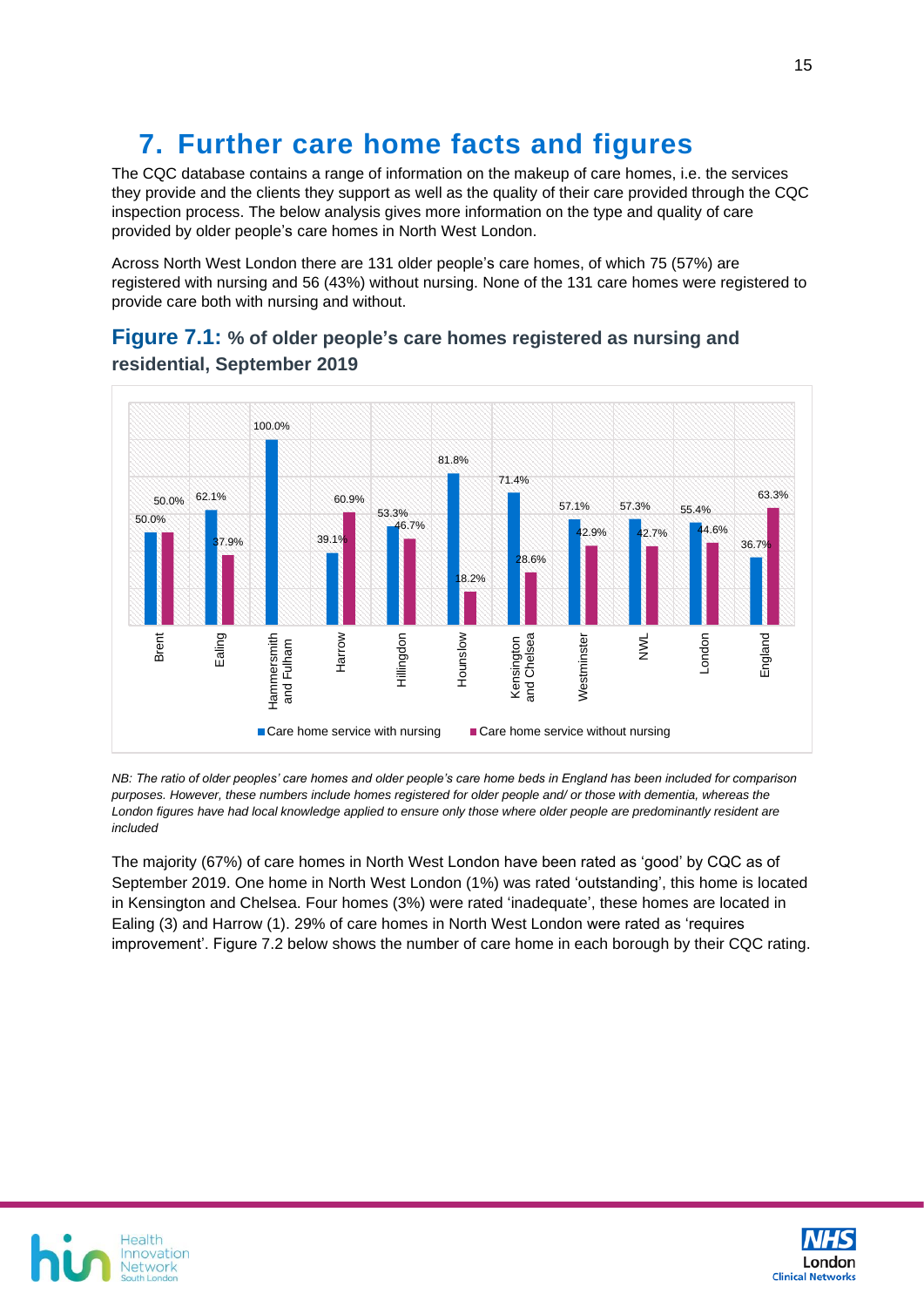

### **Figure 7.2: CQC rating of older people care homes by borough, September 2019**

*NB: The CQC rating of older people care homes in England has been included for comparison purposes. However, these numbers include homes registered for older people and/ or those with dementia, whereas the London figures have had local knowledge applied to ensure only those where older people are predominantly resident are included*

Councils with Adults Social Services Responsibility (CASSR) submit an annual return to NHS Digital on the short and long-term support that they fund. The latest return that has been published is for the financial year 2018-19. The return contains information on the number of clients aged 65+ accessing long-term support in residential and nursing homes during the year from each borough.

In September 2019 there were 6,457 beds available for those aged 65+ in North West London. Throughout 2018-19 there were 4,340 council funded placements made for older people into a care home (67 placements made throughout the year per 100 beds available). The analysis would suggest that Hillingdon has the lowest proportion of care home beds funded by the council, with 46 placements funded by the council for every 100 beds, while Westminster has the highest proportion (149 placements to every 100 beds). The proportion of council funded placements to total number of beds in North West London (0.67) is higher than the national average (0.52).



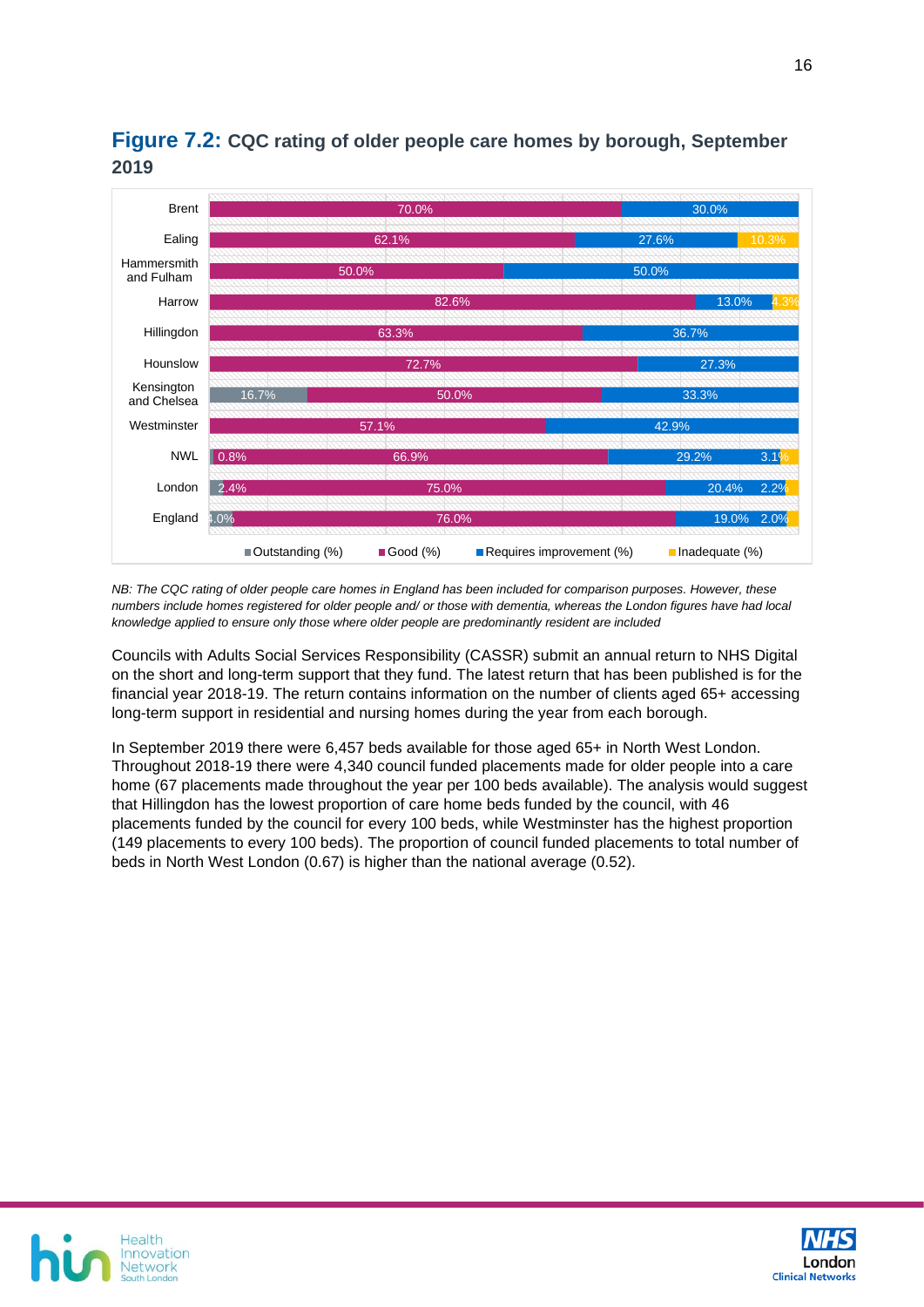

### **Figure 7.3: Ratio of council funded beds throughout 2018-19 to total number of care home beds, September 2019**

*NB: The ratio of care home beds that are council funded in England has been included for comparison purposes. However, these numbers include homes registered for older people and/ or those with dementia, whereas the London figures have had local knowledge applied to ensure only those where older people are predominantly resident are included*

Of the North West London older people's care home placements funded by councils in 2018-19, 2,235 (51%) were nursing home placements and 2,105 (49%) were residential care placements. The proportion of placements for nursing care was higher than across London (47%) and throughout England (35%).

Hammersmith and Fulham was the borough with the highest proportion of council funded placements for nursing care, with 59% of all care home placements being for nursing care, whilst Kensington and Chelsea had the lowest with 44% of placements being for nursing care. The full numbers of council funded older people's care home placements for each borough throughout 2018-19 can be found in figure 7.4.



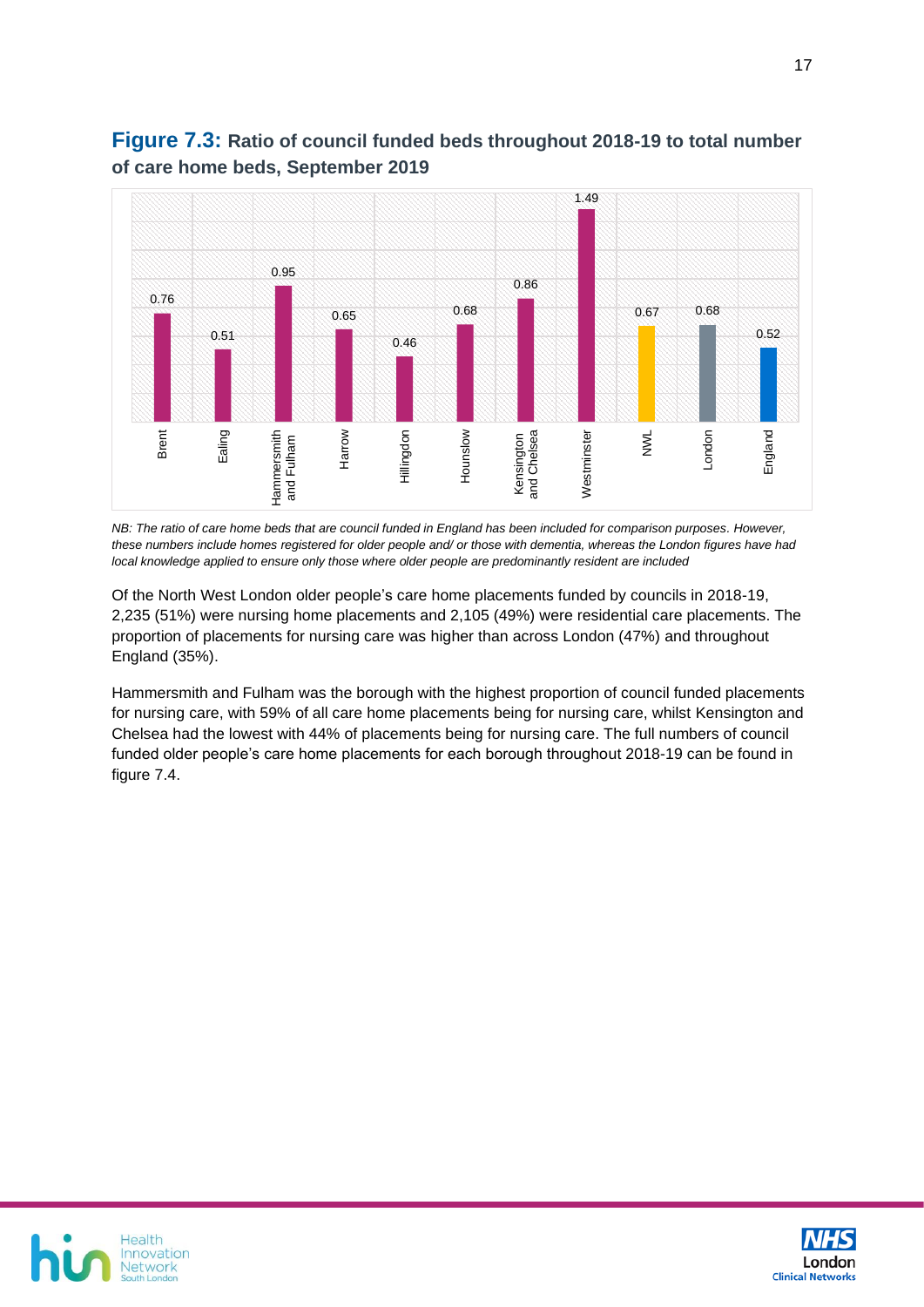

### **Figure 7.4: Council funded care home placements, 2018-19**



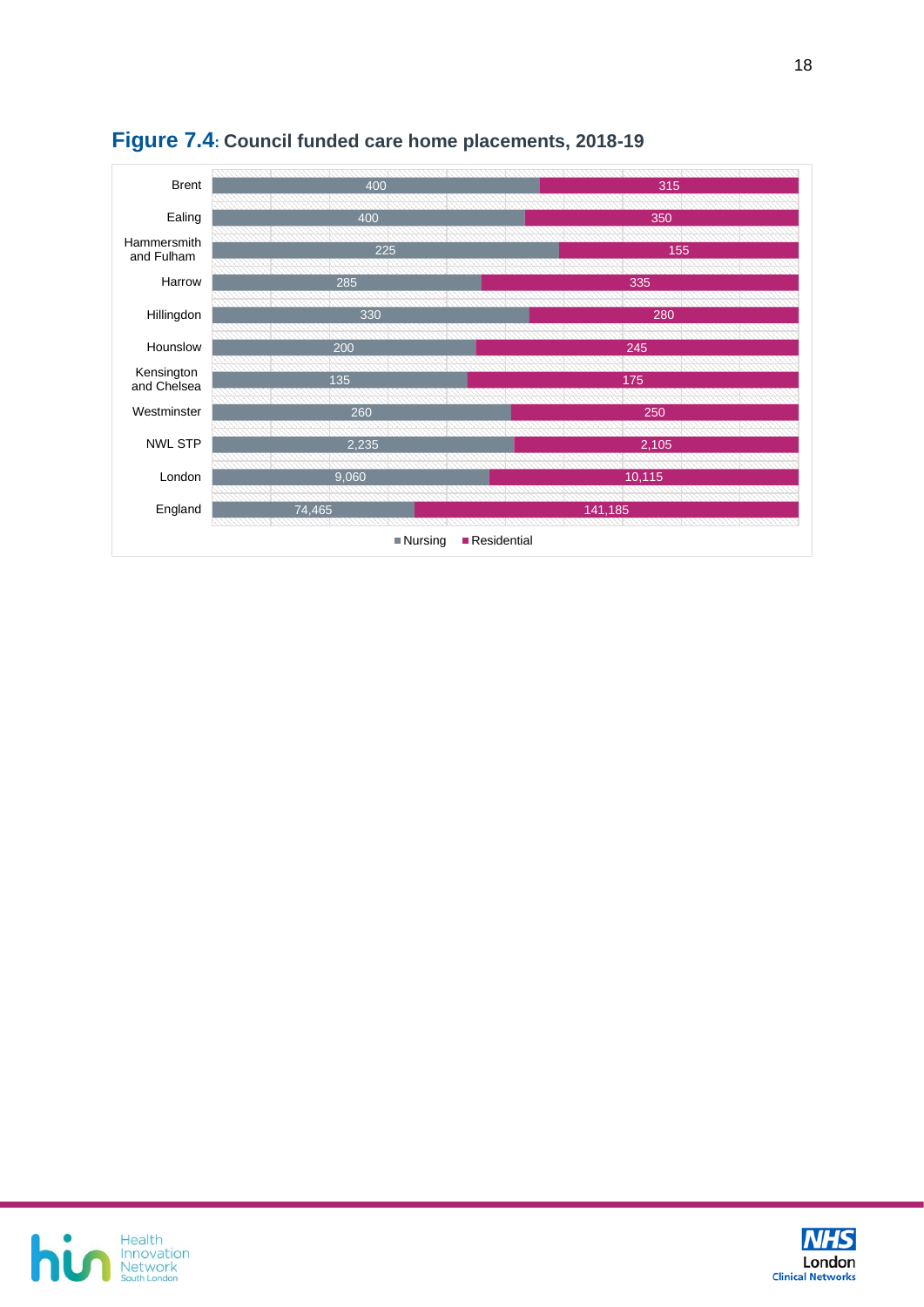# <span id="page-18-0"></span>**8. Costing deaths taking place in care homes**

Research conducted by Ennis et all  $(2015)^9$  concluded that a death in hospital on average cost £4,223 more than a death taking place in a nursing home.

In 2017 a total of 1,591 deaths of older people in North West London took place in a care home setting. If the number of deaths in care homes increases by 1% (16 deaths) this would equate to a saving of approximately £67,500. If this increased by 10% (159 deaths) this would equate to a saving of approximately £671,000.

## <span id="page-18-1"></span>**9. Conclusion and next steps**

This data pack has highlighted some of the key data on EOLC in care homes. The pack is designed to facilitate local conversations and to support improvements for care home residents at the end of life.

Some of the key messages regarding North West London care homes that have arisen from this analysis are as follows:

- The average cost of care in the last 6 months of life for nursing home residents are £4,223 more when the location of death is hospital
- If only 1% more people in North West London dies in their care home rather than a hospital this would equate to a saving of £67,500 per year
- 17% of deaths amongst those aged 65 and over in NWL in 2017 occurred in care homes ranging from 11% in Westminster to 22% in Hillingdon
- In 2018-19 there were 72 NHS 111 calls made in NWL for every 100 beds
- There were a significant number of LAS call outs and conveyances. Within NWL the ratio of call outs to beds ranged from 79 to 128 per 100 beds
- In 2018-19, 85% (5,705) of LAS call outs to care homes in NWL resulted in conveyance to hospital
- In NWL 89% of care home residents with a preferred place of death recorded on their Coordinate My Care record in 2018-19 achieved their preferred place of death (217 residents)
- Projections suggest that care homes will be the most common place of death by 2040

The Healthy London Partnership have work underway to link LAS and NHS 111 data for care homes to the number of beds on a monthly basis to help care home commissioners and quality improvement leads to understand which homes have the highest rates of activity going to these two services. In addition, many care homes do not seem to have NHS 111 calls reported at all, including some of the large care homes. More could be done to improve the recording of calls to NHS 111 from care homes or ensure that homes are using the star line \*6 shortcut to ensure that this dataset is coded and recorded in a way that would help care homes and commissioners to understand the emergency care needs of care home residents.

We would welcome any feedback on the packs. Please contact Lucy Nelson, the Senior Clinical Project Manager for the EOLC Clinical Network (NHSE/I London region) on [lucy.nelson18@nhs.net.](mailto:lucy.nelson18@nhs.net)





<sup>9</sup> Ennis, L., Kinley, J., Hockley, J. and McCrone, P., 2015. The cost of providing end of life care for nursing care home residents: A retrospective cohort study. *Health Services Management Research*, *28*(1-2), pp.16-23.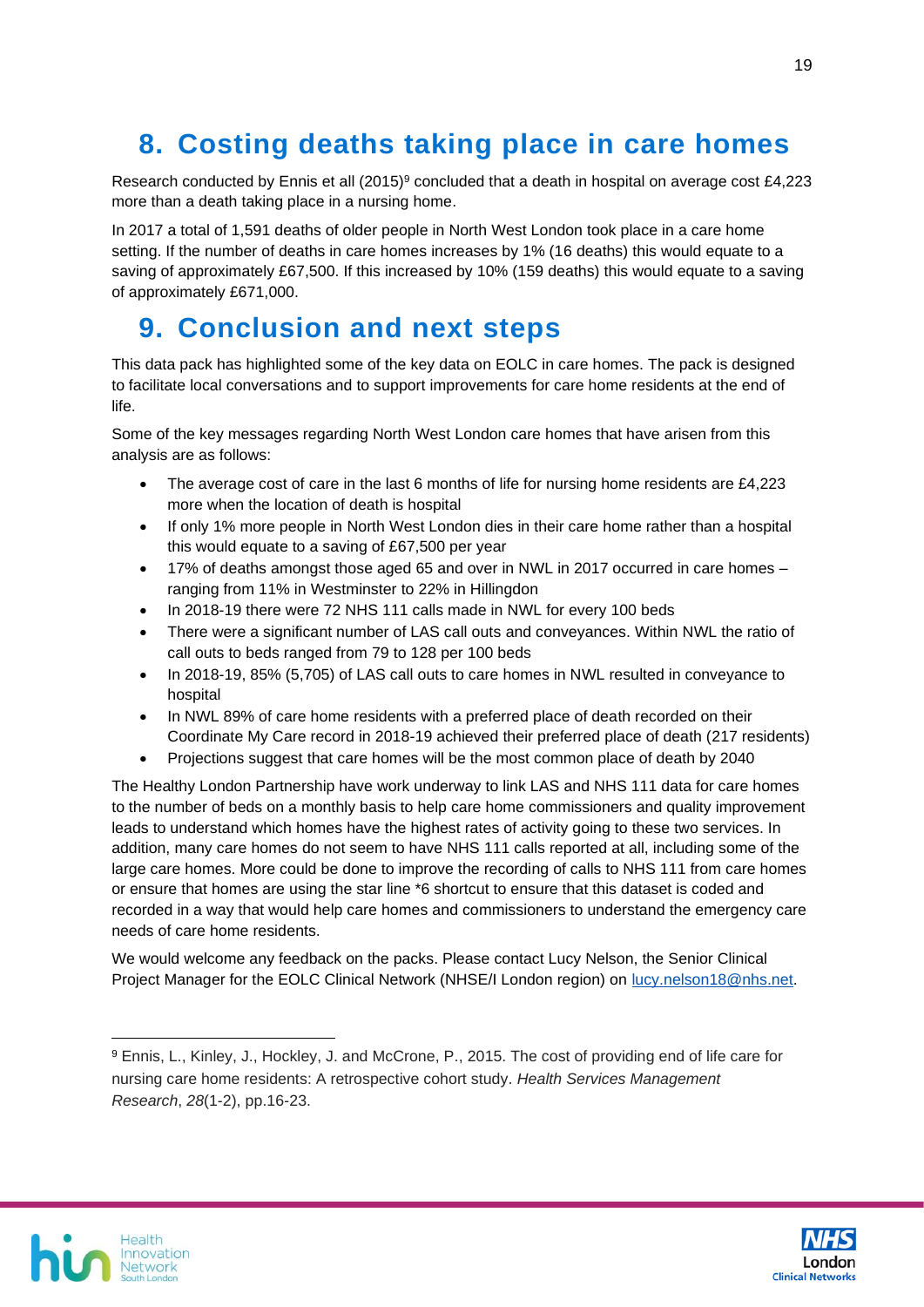# **APPENDIX A: Methodology**

<span id="page-19-0"></span>This care home data pack was created by data analysts at the Health Innovation Network. A range of secondary data sources were used, including published datasets as well as pre-produced data available to commissioners and care home quality leads in the form of data dashboards. The below table sets out the range of datasets used.

| <b>Dataset</b>                                                                                                                                                   | <b>Period covered</b>              | <b>Geography of</b><br>dataset | <b>How to obtain</b>                                                                                                                                                                                                                    |
|------------------------------------------------------------------------------------------------------------------------------------------------------------------|------------------------------------|--------------------------------|-----------------------------------------------------------------------------------------------------------------------------------------------------------------------------------------------------------------------------------------|
| CQC care<br>directory                                                                                                                                            | A snapshot as of<br>September 2019 | Care home                      | Published – downloaded from CQC<br>website<br>https://www.cqc.org.uk/about-<br>us/transparency/using-cgc-data                                                                                                                           |
| Palliative and End<br>of Life Care<br><b>Profiles</b>                                                                                                            | 2017                               | Borough                        | Published - downloaded from fingertips<br><b>EOLC</b> profiles<br>https://fingertips.phe.org.uk/profile/end-<br>of-life                                                                                                                 |
| Enhanced Health<br>in Care Homes -<br>ICS, STP and<br><b>CCG Data Tool</b><br>(version 6)                                                                        | July 2015-Sep<br>2018              | CCG                            | Restricted access - available on NHS<br>futures                                                                                                                                                                                         |
| Coordinate My<br>Care: care homes<br>report                                                                                                                      | April 2018 -<br>March 2019         | Care home                      | Data requested directly from<br>Coordinate My Care                                                                                                                                                                                      |
| Adult Social Care<br>Activity and<br>Finance                                                                                                                     | April 2018 -<br>March 19           | Borough                        | Published - download from NHS Digital<br>website<br>https://digital.nhs.uk/data-and-<br>information/publications/statistical/adult<br>-social-care-activity-and-finance-report                                                          |
| Population<br>Estimates for UK,<br>England and<br>Wales, Scotland<br>and Northern<br>Ireland: Mid-2018,<br>using April 2019<br>local authority<br>district codes | 2018                               | Borough                        | Published - downloaded from ONS<br>website<br>https://www.ons.gov.uk/peoplepopulatio<br>nandcommunity/populationandmigratio<br>n/populationestimates/datasets/populati<br>onestimatesforukenglandandwalesscotl<br>andandnorthernireland |
| London<br>Ambulance<br>Service care<br>home data<br>dashboard                                                                                                    | April 2018 -<br>March 2019         | Care home                      | Restricted access - available by<br>request                                                                                                                                                                                             |
| NHS 111 care<br>home activity data                                                                                                                               | April 2018 -<br>March 2019         | Care home                      | Restricted access - available by<br>request                                                                                                                                                                                             |

### **Table 10.1: Datasets used to produce care home data packs**



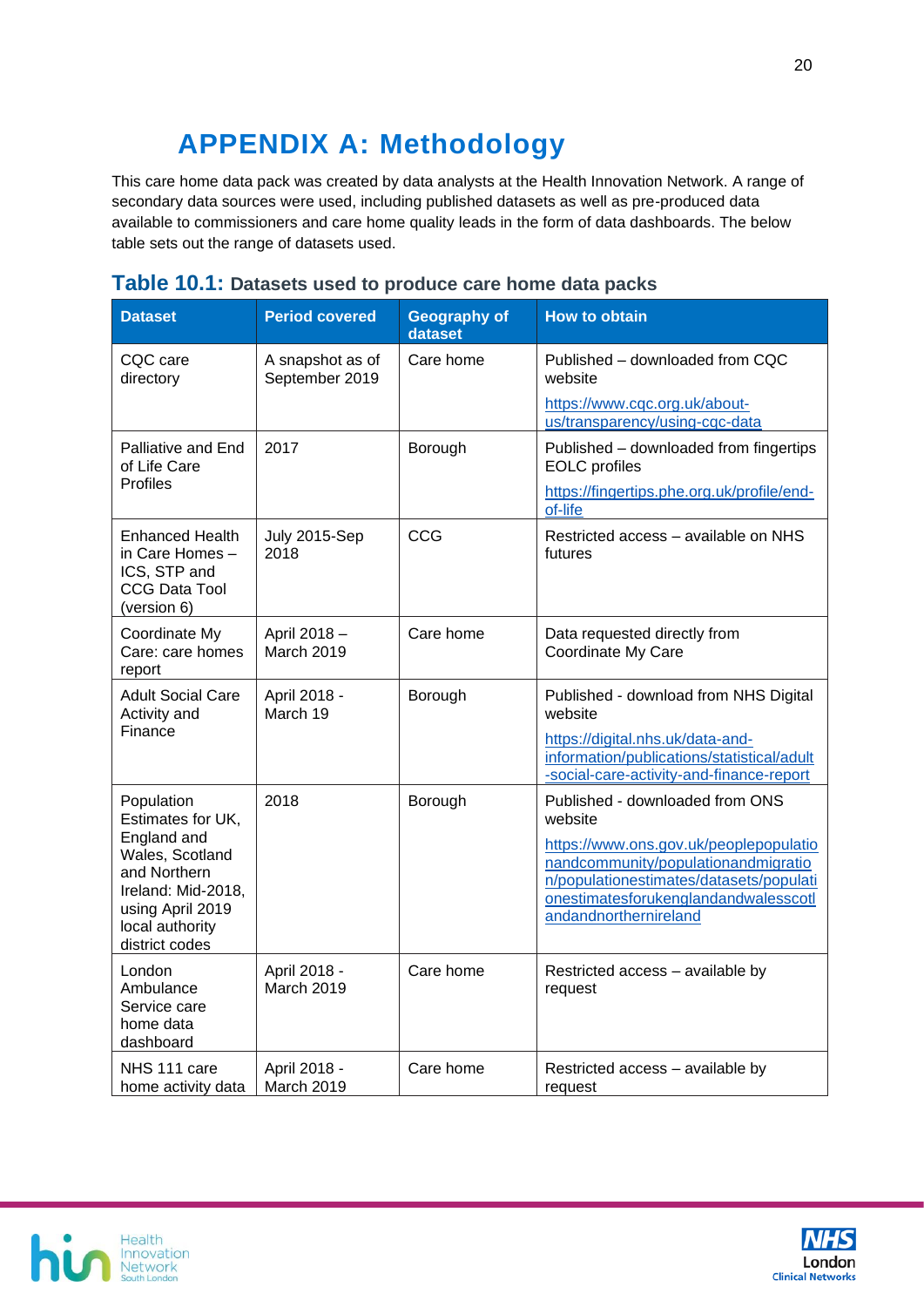In order to make the packs as useful as possible, for those commissioning or improving EOLC in care homes, the focus was on care homes whose residents are predominately older. The below sets out the process used to arrive at an appropriate dataset of older peoples' care homes. It also includes information about how datasets produced at a care home level were linked together to provide some useful estimates of the scale of activity and services being used by care home residents.

#### STEP 1: DEFINING A LIST OF OLDER PEOPLES' CARE HOMES

The Care Quality Commission (CQC) requires all care providers to register with them and are responsible for auditing care providers to ensure they provide high quality care. They therefore maintain a list of all registered care providers that is updated and published monthly. When registering a care home, providers are asked to give information on the types of clients that they support; this is called 'service user band'. In order to define our list of care homes we took the monthly published CQC database of September 2019 and applied the following filters:

- Only selected those care providers that were registered as care homes
- Only selected those care providers that were registered as having a location in one of the London boroughs
- Only selected those care providers that had a service user band of 'Older People' and/ or 'Dementia'.

Whilst this filtered list gives a good starting point of the homes that provide services for older people, there are quite a number of homes that are primarily set up to care for people with learning disabilities or mental health problems, but do support a small number of older people. In order to get a more accurate picture of those homes that are **primarily** for older people, the lists initially generated were sent out to care home commissioners across London , asking them to review and use their local knowledge to identify those homes primarily providing services to older people in order to ensure that the data produced is as relevant as possible.

Following the review by local commissioners, the filtered lists were then updated by removing care homes that were not primarily for older people, and any duplicate records. Table 10.2 below shows that by applying this local knowledge, 74% of homes were included for North West London, with 46 homes deemed to not be primarily for older people. The homes excluded tended to be quite small and therefore did not lead to a large reduction in care home beds (a reduction of 304 beds)



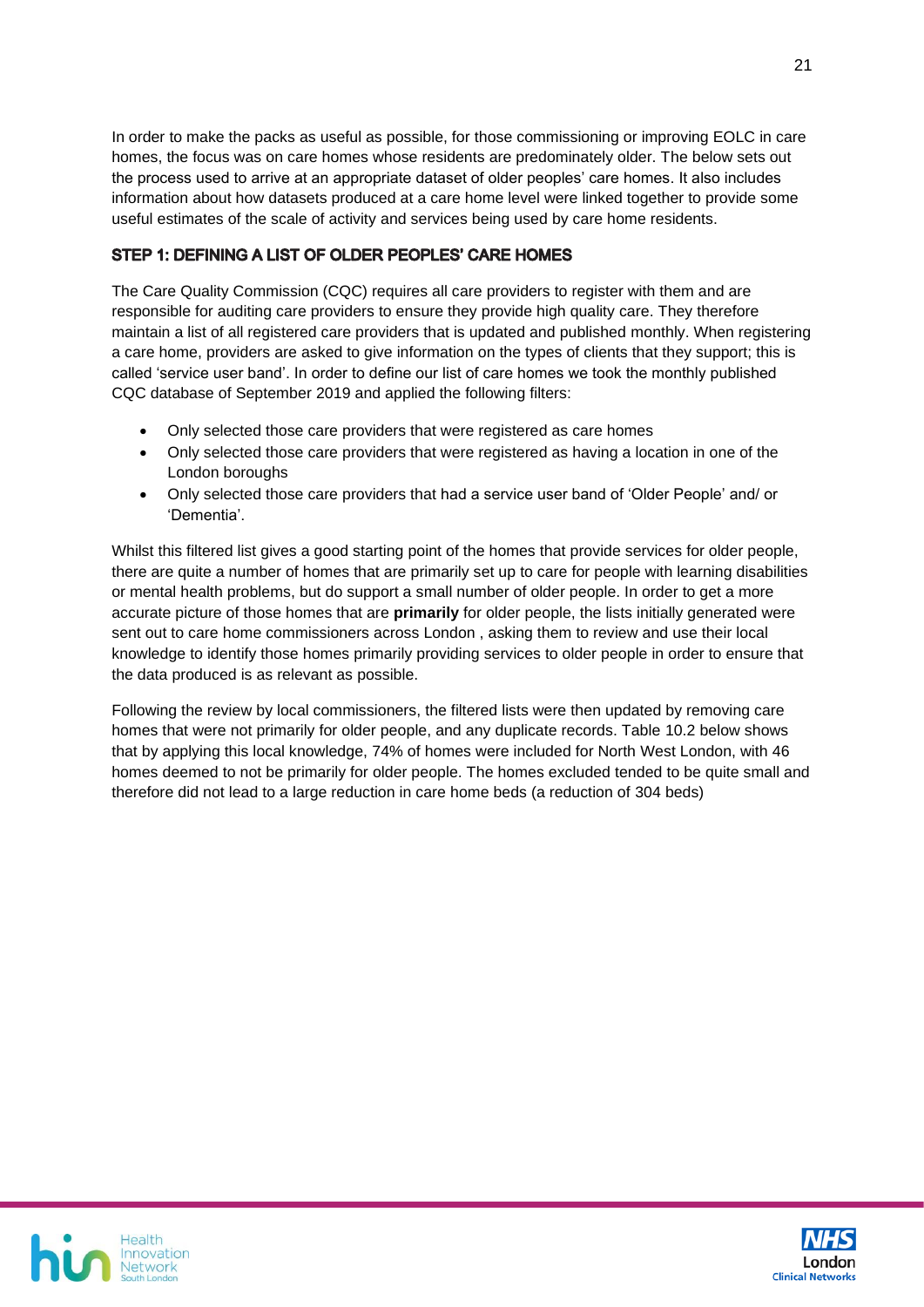| <b>Borough</b>            | Care<br>homes<br>confirmed<br>by local<br>care home<br>leads for<br><b>inclusion</b> | Care<br>homes<br>registered<br>with CQC<br>as being<br>for older<br>people<br>and/or<br>dementia | % of OP<br>care<br>homes<br>confirmed<br>by care<br>home<br>leads | Care<br>home<br><b>beds</b><br>confirmed<br>by local<br>care home<br>leads for<br><b>inclusion</b> | Care<br>home<br><b>beds</b><br>registered<br>with CQC<br>as being<br>for older<br>people<br>and/ or<br>dementia | % of OP<br>care home<br><b>beds</b><br>confirmed<br>by care<br>home<br>leads |
|---------------------------|--------------------------------------------------------------------------------------|--------------------------------------------------------------------------------------------------|-------------------------------------------------------------------|----------------------------------------------------------------------------------------------------|-----------------------------------------------------------------------------------------------------------------|------------------------------------------------------------------------------|
| <b>Brent</b>              | 20                                                                                   | 36                                                                                               | 55.6%                                                             | 941                                                                                                | 1044                                                                                                            | 90.1%                                                                        |
| Ealing                    | 29                                                                                   | 34                                                                                               | 85.3%                                                             | 1476                                                                                               | 1524                                                                                                            | 96.9%                                                                        |
| Hammersmith<br>and Fulham | 4                                                                                    | 5                                                                                                | 80.0%                                                             | 399                                                                                                | 404                                                                                                             | 98.8%                                                                        |
| Harrow                    | 23                                                                                   | 36                                                                                               | 63.9%                                                             | 956                                                                                                | 1047                                                                                                            | 91.3%                                                                        |
| Hillingdon                | 30                                                                                   | 34                                                                                               | 88.2%                                                             | 1330                                                                                               | 1347                                                                                                            | 98.7%                                                                        |
| Hounslow                  | 11                                                                                   | 13                                                                                               | 84.6%                                                             | 653                                                                                                | 665                                                                                                             | 98.2%                                                                        |
| Kensington<br>and Chelsea | 7                                                                                    | 10                                                                                               | 70.0%                                                             | 359                                                                                                | 379                                                                                                             | 94.7%                                                                        |
| Westminster               | $\overline{7}$                                                                       | 9                                                                                                | 77.8%                                                             | 343                                                                                                | 351                                                                                                             | 97.7%                                                                        |
| <b>NWL Total</b>          | 131                                                                                  | 177                                                                                              | 74.0%                                                             | 6457                                                                                               | 6761                                                                                                            | 95.5%                                                                        |

**Table 10.2: The effect of applying local knowledge to identify older people's care homes by care home numbers and care home beds**

#### **STEP 2: LINKING DATASETS TOGETHER**

Each dataset used to produce these data packs follows a different methodology and provides data at varying levels of geography. Most of the datasets used are either available by borough or CCG level or provide data at care home level. Table 10.1 sets out the lowest level that each dataset is available.

For those datasets available at care home level, a matching exercise was required in order to get a sense of the scale of activity. The purpose of the matching exercise was to ensure that only data for the identified older people's care homes were included, and to link information on the size of each care home (number of care home beds) in order to understand whether activity levels were disproportionally high. This was done through creating ratios of activity e.g. number of Coordinate my Care (CMC) records to care home beds per care home.

For CMC data, records were linked from the raw data to the CQC database by each care home's postcode. An additional check was carried out to ensure that the telephone number and/ or name of the care home also matched, especially where there was more than one home located within the same postcode.

Data on LAS incidents and conveyances were matched to care home bed numbers in the CQC database by matching care homes based on names and first line of address. This was done through



22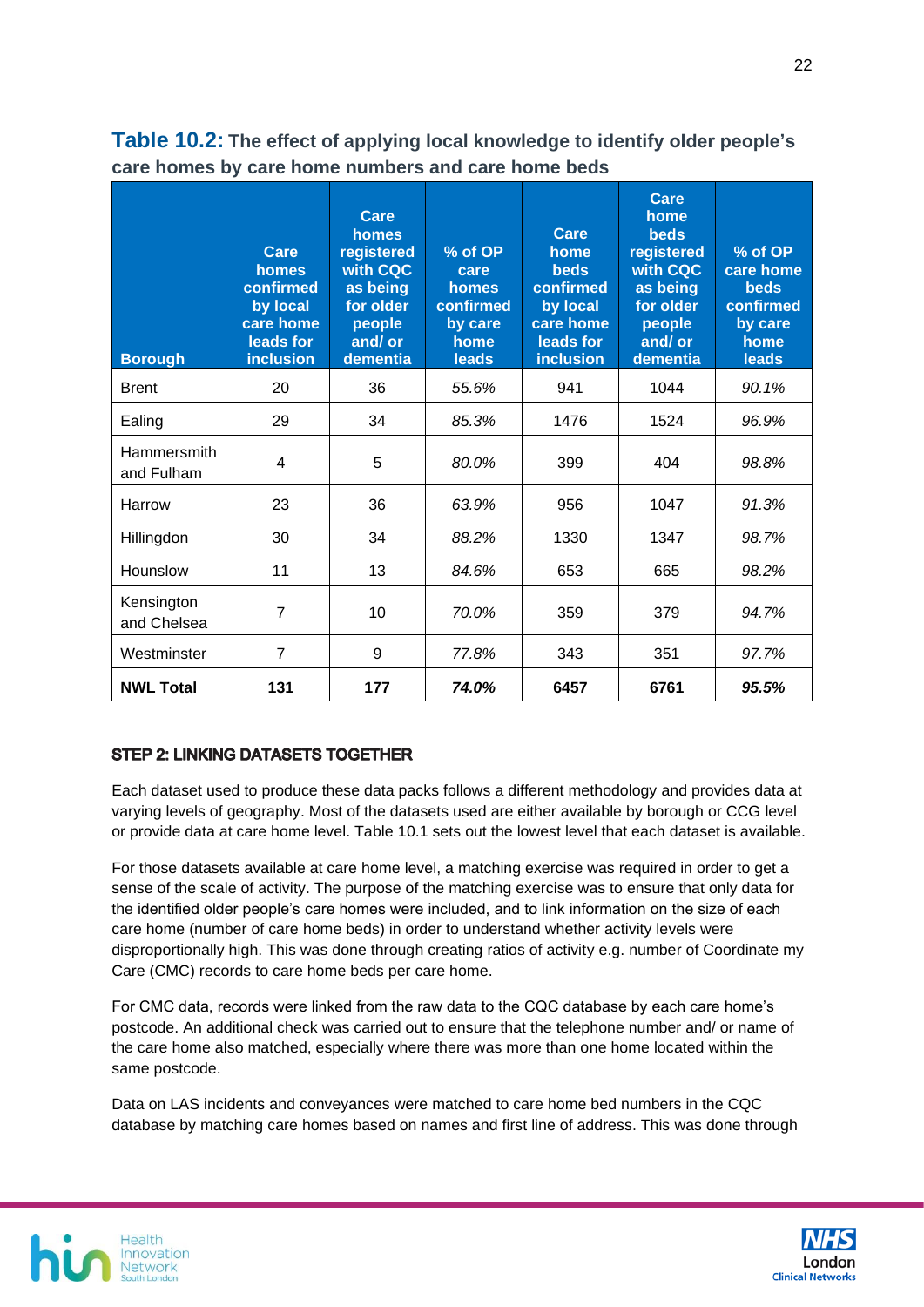manual checking of the homes recorded in the LAS database against those recorded in the CQC database. There were a small number of care homes (8 care homes in NWL, or 6% of older people care homes) that it was not possible to match.

Data on NHS 111 star\* 6 line calls were matched to CQC data based on the phone number used to call the NHS 111 line and the care home name where this didn't match. Manual checking was used to ensure that records were matched up appropriately between the two databases based on these key fields of data.

#### **LIMITATIONS TO THE ABOVE METHODOLOGY**

Whilst a lot of care was taken over the above approach of identifying older peoples' care homes and linking them to other care home datasets, there were a number of limitations to this approach:

- 1. The application of local knowledge of older people's care homes to review the list of homes registered as being older people and/ or dementia homes is subjective. There was no particular guidance provided for this exercise other than an instruction to help produce a list of care homes primarily for older people. It is therefore possible that the homes that some local areas included may have been excluded by other areas, and that this has therefore led to inconsistencies in the way homes have been represented.
- 2. When care homes change ownership or management, they often change names and become registered under a new unique identifier in the CQC dataset. It was not possible in all cases to identify those homes that had changed ownership/ registration over the past year in order to link the data across all registrations linked to the same address together. For this reason, there may be some homes that have low counts of activity due to a change of name throughout the 2018-19 financial year
- 3. Using the number of beds as a proxy for the size of a care home assumes that vacancy rates are low and that almost all beds are occupied. It may be the case for a small number of homes to have a relatively high number of vacant beds.



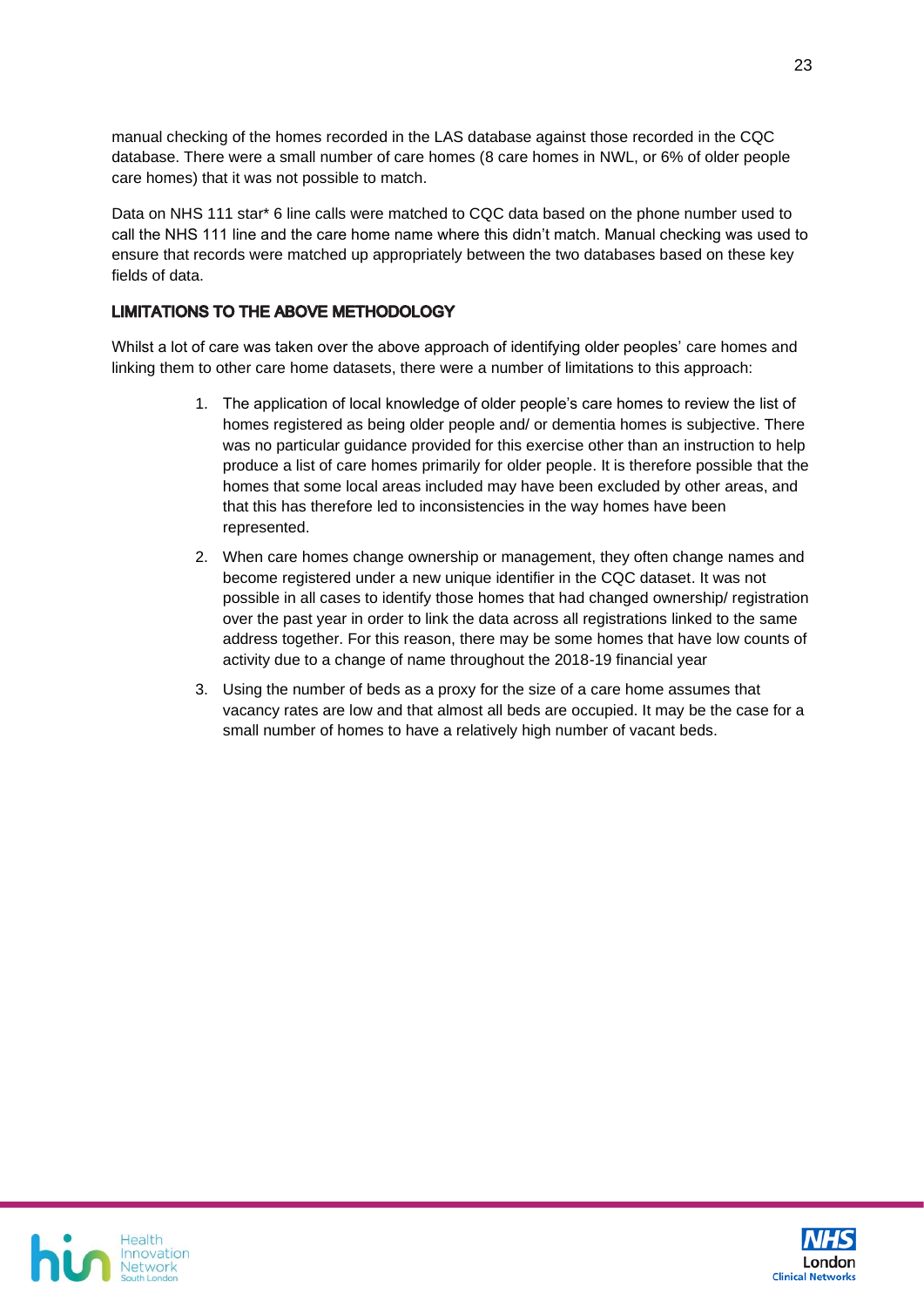# <span id="page-23-0"></span>**APPENDIX B: Interpreting the analysis**

#### **ANALYSIS OF LAS DATA (SECTION 5.1)**

Healthy London Partnership produce a London-wide dashboard on the calls made to the London Ambulance Service (LAS) from care homes as well as the number of calls that result in an ambulance being conveyed from a care home to hospital. The analysis in section 5.1 uses the data collated for the period of April 2018 to March 2019 to understand which areas have the highest rates of call outs and conveyances to care homes. The ratios are calculated by linking data on ambulance call outs and conveyances to the number of care home beds for older people (see appendix A – methodology). It has not been possible to link all care homes across these two databases – so the data contained in section 5.1 is for 123 older people care homes across North West London where it was possible to make a linkage. This accounts for 94% of older people care homes in North West London. Whilst the number of call outs and conveyances is based on those calls made between April 2018 and March 2019, this is matched against those care homes registered with CQC in September 2019; it therefore excludes the LAS activity made from care homes that may have been open in 2018-19 but closed prior to September 2019. In addition, some of the rates may be lower than expected due to care homes not being open for the full duration of the financial year. Local knowledge of care homes would be useful in interpreting whether activity levels in certain homes is unusually high or whether there are contextual reasons for high LAS activity levels.

#### **ANALYSIS OF NHS 111 DATA (SECTION 5.2)**

Data on NHS 111 calls were matched to information on care home bed numbers from the CQC database by linking homes together based on the phone number used as well as the care home name (see appendix A – methodology). This was done in order to understand whether the number of calls being made was proportionate to the number of residents that homes contain (with the number of beds being used as a proxy for the number of residents in a home, assuming all beds are being used). It has not been possible to link all NHS 111 call data accurately to a care home across these two databases, so the analysis contained in this section is for 106 older people care homes across North West London, containing 4,915 beds where it was possible to make a linkage, this accounts for 81% of older people's care homes and 76% of older people beds in North West London.

#### ANALYSIS OF COUNCIL FUNDED CARE HOME PLACEMENTS DATA (SECTION 7)

In order to understand the approximate proportion of council funded care home placements, a ratio of care home placements provided or commissioned by the local authority against the number of care home beds in that borough has been produced. The ratio gives a rough idea of the areas that have high proportions of beds that are commissioned by the council compared to those that are selffunded. It is worth noting that councils will place some residents outside of their borough and that a care home bed may be occupied by more than one resident through the year. There will also be several clients which the council commissions care for where the client funds the full cost of their care, but most council commissioned care home placements will be partly or full funded by the local authority.